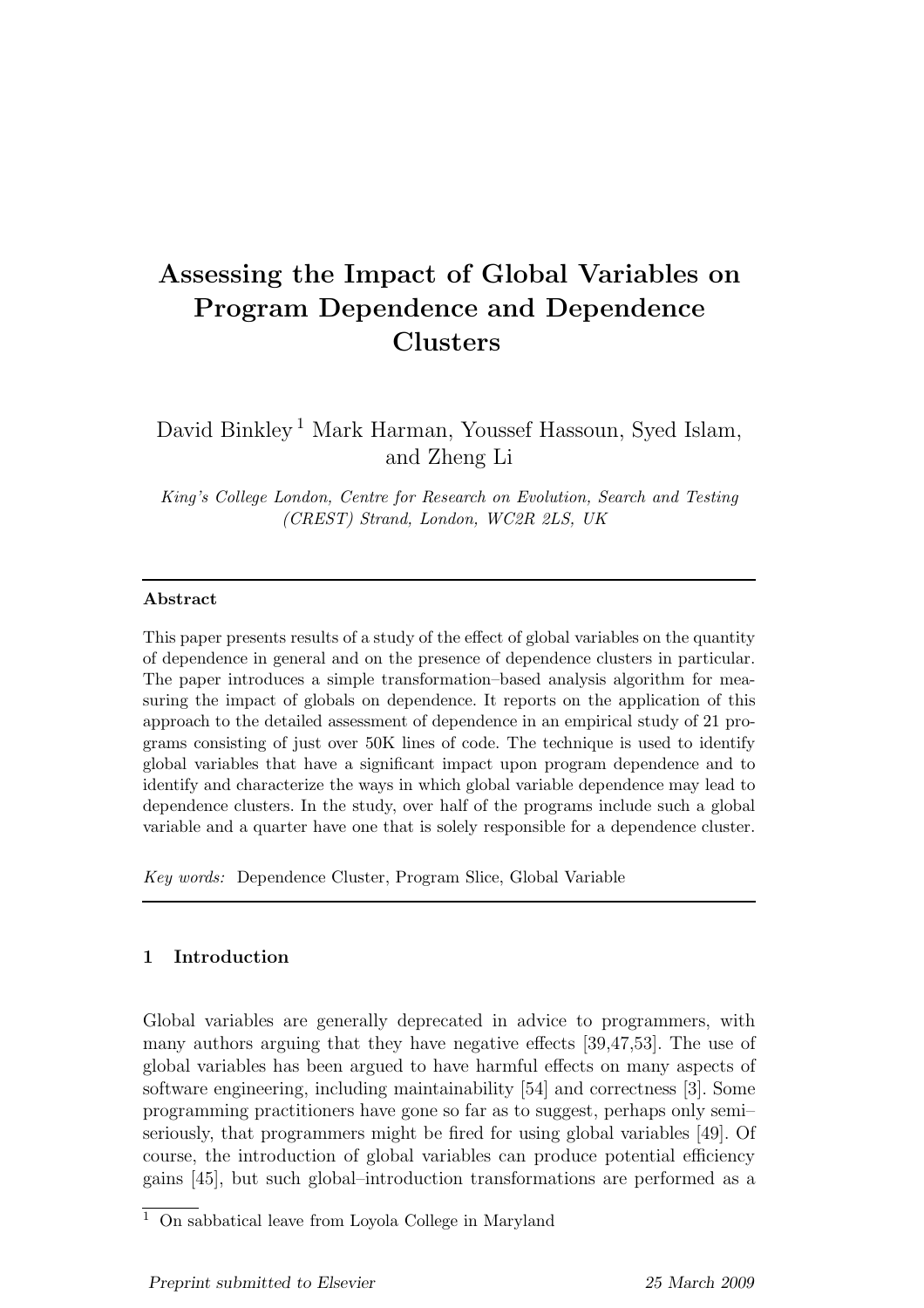meaning–preserving compiler optimization, not as an approach to source-level code improvement.

Though the typical view in programming language texts (for example Strouptrup's C++ book [46]) is that global variables may often be a source of problems, this view is not universally held. Some authors have even suggested that global variables should be used in place of local variables [24]. However, despite much debate and advice on the use of global variables over several decades, there remains little empirical study of the effects of global variables.

Program dependence, which captures the influence of one program component on another, is important because it has a bearing on so many aspects of software engineering. For example, program dependence has been linked to the ease with which a program can be understood, in work on program comprehension [2,21]. The effect of program dependence is also felt in software maintenance and re–engineering, where it delimits the changes that may be performed [25,50] and captures the impact that such changes will have [19].

Dependence analysis forms the cornerstone for many software engineering activities that rely upon program analysis, such as program comprehension [2,21], impact analysis and reduction [19,50], reuse [20], software maintenance [25], testing and debugging [11,30,41], virus detection [37], and restructuring and reverse engineering [4,36].

This paper presents a technique used to study the effects of global variables on dependence as well as results from empirical studies of these effects. The impact of even a single global can be very far–reaching; in some of the programs studied, a single global was found to account for most of the program's overall dependence connectivity.

The paper is also concerned with the effect that a global variable has on the presence or absence of large dependence clusters. A dependence cluster is a set of program statements, all of which are dependent upon one another. Recent work [9] has shown that dependence clusters are surprisingly prevalent. Therefore, one of the additional goals of the study reported herein is to explore the ways in which global variables can lead to dependence clusters.

As this paper will show, global variables can be the cause of dependence clusters. The ability to identify the causes of dependence clusters has implications for work related to these analyses. For example, in program comprehension, several authors have considered hierarchical decomposition as a navigation mechanism that manages the cognitive complexity of program dependence [2,21]. However, the presence of a dependence cluster will lead to a degenerate collapsed hierarchy, in which such decomposition will be difficult. The ability to identify causes of clusters may allow such navigation tools to either avoid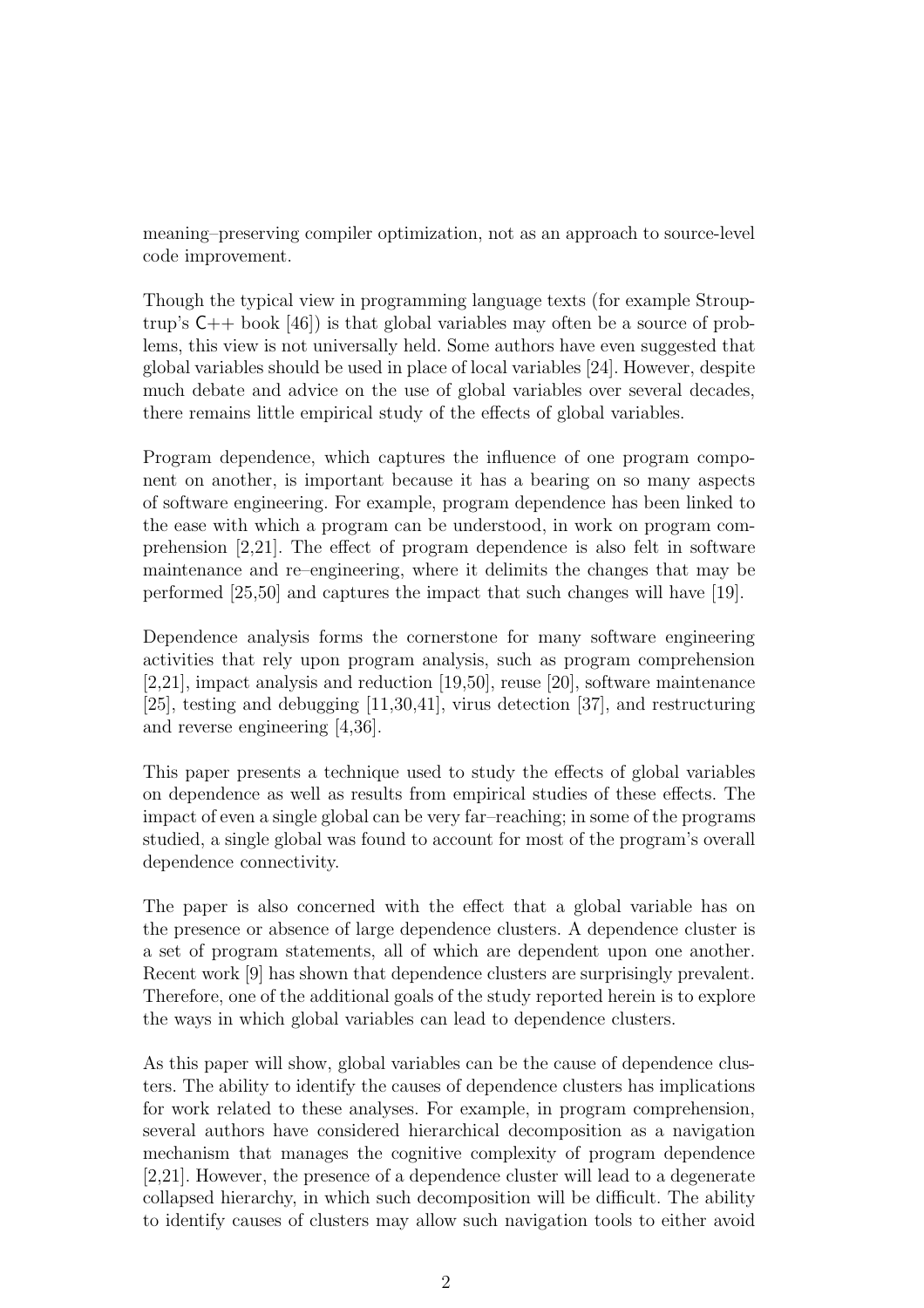them or to treat them as special cases. Furthermore, the ability to break some clusters will improve the applicability of these approaches.

The paper makes the following primary contributions:

- (1) It introduces an algorithm for variable substitution that allows the dependence due to a particular global variable to be ignored. This is used to assess and measure the effects of the global variable on dependence.
- (2) The paper presents quantitative results that assess the effect on dependence of 849 global variables in 21 programs. The study reveals that more than half the programs considered have individual global variables that have a significant impact on overall program dependence.
- (3) The paper presents further qualitative results of the effect these high dependence globals have on large dependence clusters. In some cases, a single global was found to be the sole cause of a cluster, establishing evidence for a link between the use of globals and the presence of large dependence clusters. The study also investigates the categories into which these effects fall and the source code constructs that cause them.
- (4) Finally, the paper presents a case study in which sets of global variables collectively combine to cause dependence clusters.

The rest of the paper is organised as follows: Section 2 presents background material on dependence clusters. Section 3 introduces the algorithm for eliminating dependence due to a global variable and uses this to measure the effect of each global has on overall program dependence. Sections 4 and 5 present the five research questions addressed by the experiments and the experimental design. Sections 6 and 7 present the results of the quantitative and qualitative studies of global variable dependence effects, while Section 8 presents the case study of multi-global variable dependence effects. Sections 9 and 10 consider threats to validity and related work, and finally, Section 11 summarises the paper.

# 2 Dependence Clusters

A dependence cluster is a maximal set of program points all of which are mutually inter–dependent. Being maximal, a dependence cluster is not contained within any other dependence cluster. One complexity in identifying dependence clusters is the non-transitive nature of dependence for certain language constructs such as threads [34] and procedures [31]. This means that dependence clusters are not simply strongly connected components within a dependence graph. Fortunately, context-sensitive interprocedural dependence analysis captures the necessary calling-context information [31].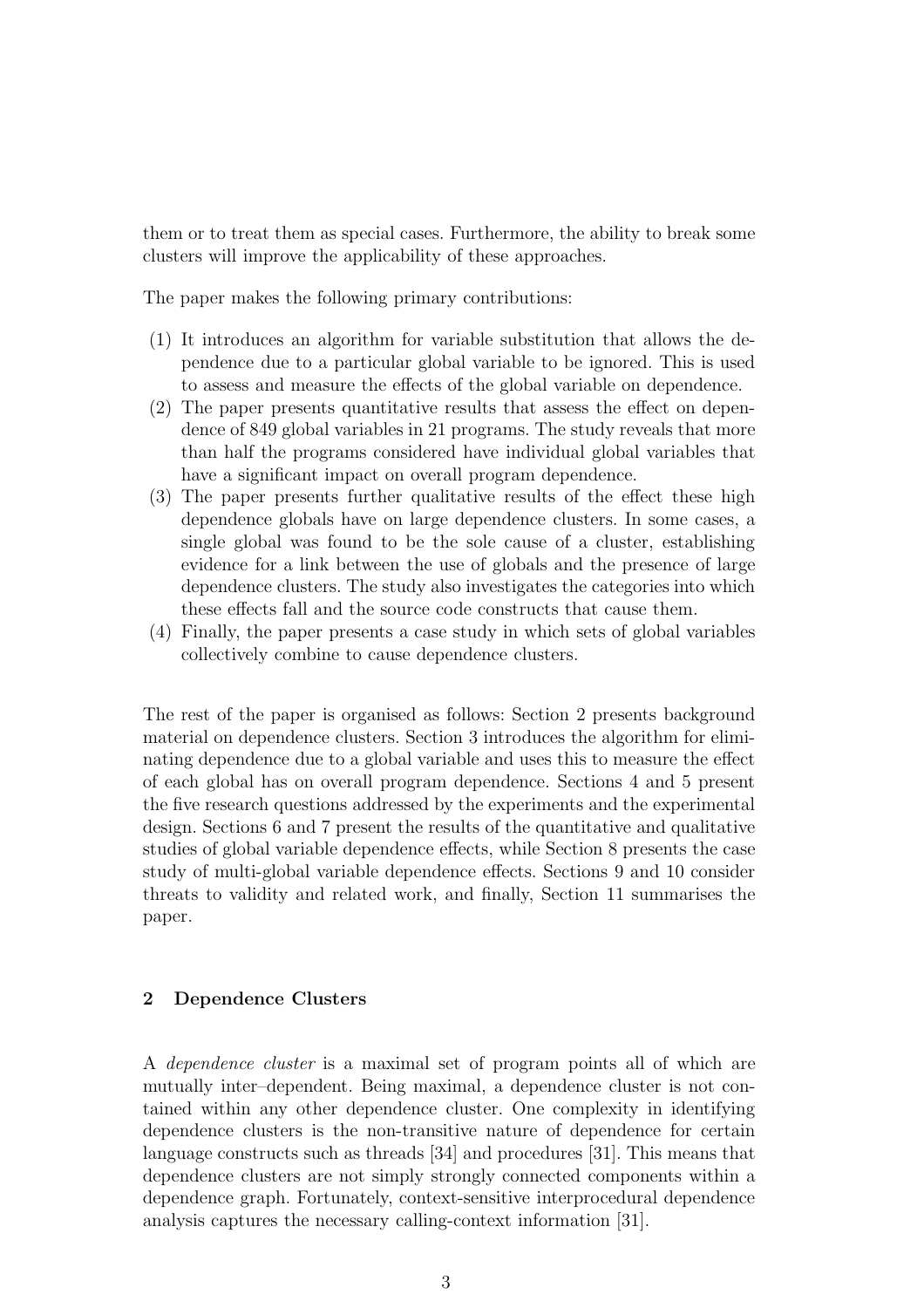

Fig. 1. Two kinds of reduced dependence. In the left chart, the dependence cluster is broken. In the right chart, the cluster size is reduced, but the cluster remains unbroken.

To visualize dependence clusters the Monotone Slice-size Graph (MSG) was introduced [9]. A slice is a sub-program that captures a semantically meaningful sub-computation from a program. Slices can be efficiently computed using the System Dependence Graph (SDG) [31]. An MSG is a graph of all a program's slice sizes plotted in monotonically increasing order on the x-axis. The y-axis measures slice size.

For ease of comparison the MSGs shown in this paper use the percentage of the entire program on the y-axis. Thus, an MSG plots a landscape of monotonically increasing slice sizes, in which dependence clusters correspond to sheer–drop cliff faces followed by a long flat plateau  $(e.g.,\, see\, the\, black\, line\, in\, Figure\,1).$ 

To illustrate cluster identification using an MSG, Figure 1 shows four example MSGs. As explained below, each graph includes two MSGs: an original MSG in black and a post reduction MSG in grey. For example, the MSG in black in the left chart shows (reading along the horizontal axis) that approximately the first 20% of slices are very small (containing about 10% of the program), after which the MSG reveals a sharp increase to almost 80% of the program. Most of the remaining slices are all of essentially the same size. This is visual evidence of a dependence cluster in the program. The MSG for a program devoid of clusters is shown in grey under this line.

#### 3 Assessing the Impact of Global Variables on Dependence

The impact of global variable q is measured in terms of the area under the MSG. That is, the difference in the area for the MSG constructed from the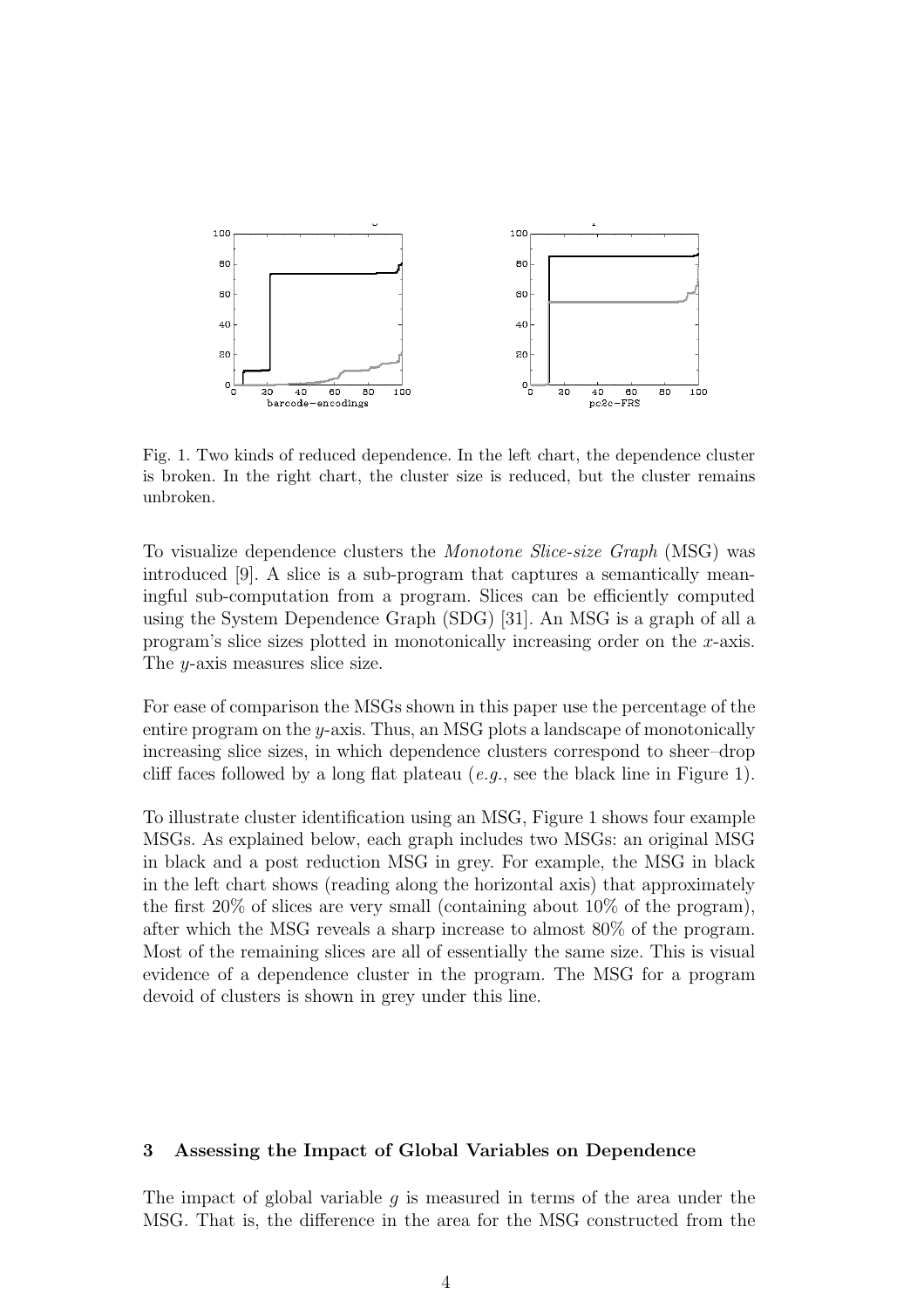program with and without the dependence due to g will be deemed to denote the impact of g on overall program dependence.

Of course, reducing the quantity of overall program dependence may not mean the breaking of a dependence cluster for which MSG area reduction is a necessary, but not sufficient condition. This is illustrated in Figure 1 where the two charts show the two kinds of reduction. Both original (black) MSGs include a considerable cluster. The (lower) grey MSG in the left chart shows the result of ignoring the dependence associated with the global variable encodings; this clearly breaks the cluster. In the chart on the right the (lower) grey MSG shows only a reduction in the size of the slices making up the cluster. In this example the cluster itself is still present.

In order to measure the impact of ignoring the dependences associated with a given global variable, the approach adopted in this paper transforms the program to remove all such dependence. However, although this may be simple in principle, it turns out that the program analysis task of 'ignoring dependence' is not entirely trivial in practice.

The goal is to ignore all dependence that can be caused by definitions and references of the global variable. To achieve this, it is insufficient simply to mark as untraversable dependences due a given global variable. The reason for this is that such an edge-ignoring approach will not take into account the secondary effects that a global variable has. For example, upon computations that support the identification of dependence, such as dependencies due to pointers and the summary edge computation used by CodeSurfer [27] to build an SDG.

To illustrate, consider ignoring the dependence caused by global variable g2 in the code fragment and partial SDG shown in Figure 2. Because p may point to g1 or g2, the assignment  $\mathbf{p} = 23$  does not definitely kill the assignment  $q1 = 42$ . However, in the absence of  $q2$ , \*p = 23 kills the assignment  $q1 = 42$ because **p** only points to  $q_1$ . This obviates the need for the data dependence edge from  $q1 = 42$  to  $local = q1$ .

As this example shows, simple edge marking is insufficient. To overcome this, the paper introduces a simple transformation to syntactically delete the global variable from the AST. Of course, such a transformation is not meaning preserving. It is not intended to be. It merely serves the purpose of ignoring all dependence due to the global variable under consideration. The resulting SDG is used to analyse the impact of the global by comparison to the original SDG (with all dependence due to the global included). In this way, the global variable's impact upon dependence can be fully assessed.

To study the impact of ignoring the dependences due to a global variable, it is pragmatic to observe two principles: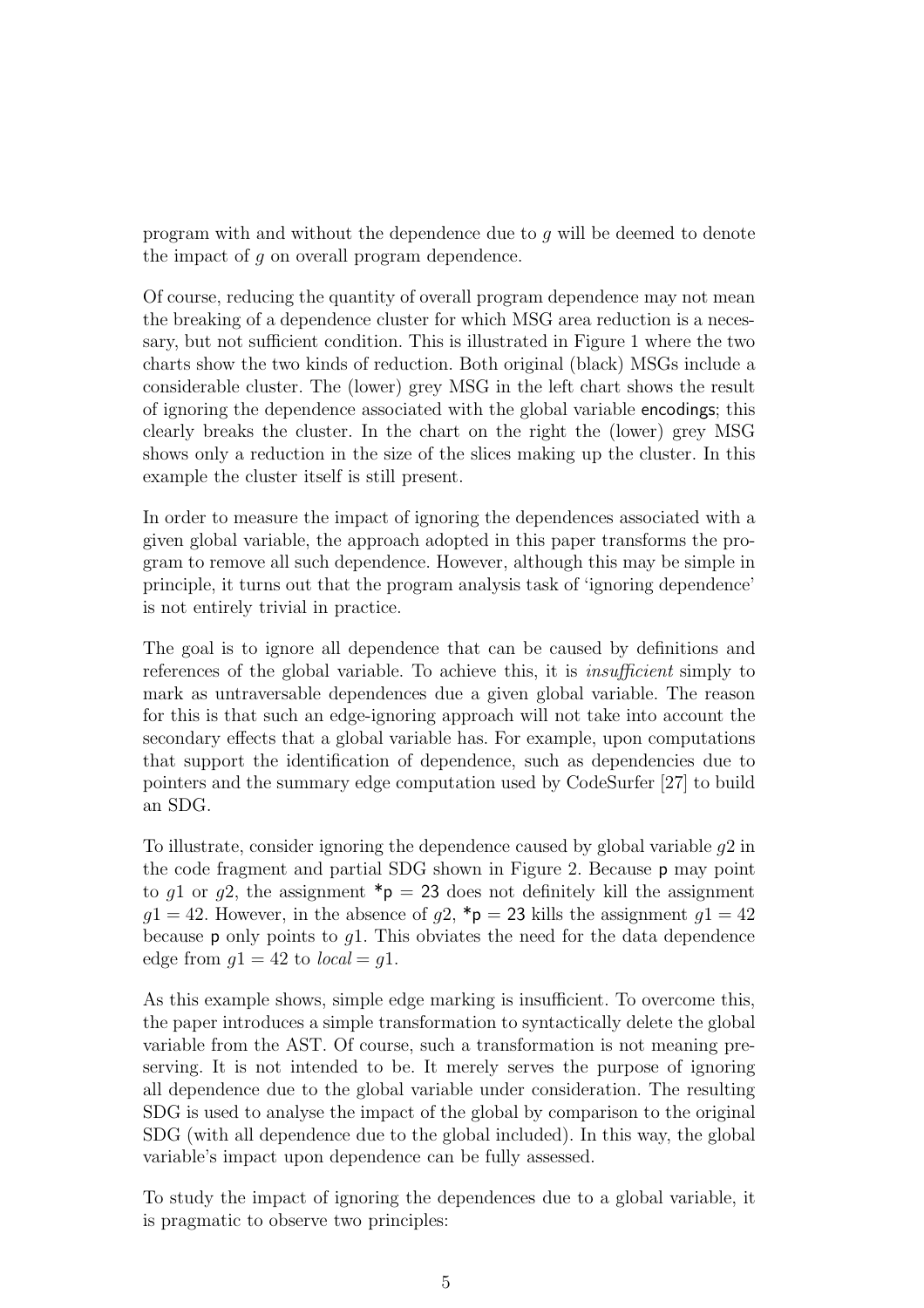

Fig. 2. Illustration were marking edges is insufficient.

- (1) The size of the program should not be changed more than necessary.
- (2) The effects of dependences not due to the global should remain unaffected

Taking these two concerns into account, the transformation rules replace each occurrence of a global in such a way that dependence structure is otherwise unchanged while having minimum impact on program size. For example, consider the assignment  $a=g+b$  where only the dependencies associated with global variable g is to be ignored. A minimum impact replacement, assuming that g is an int variable, would be to replace g with a constant of the appropriate type  $(e, q, 0)$ . While this would clearly change the meaning of the program (unless g happens to always have the value  $\theta$ ), the revised statement  $a=0+b$  preserves the dependence of a on b and also the size of the program (in this case right down to the character level); its sole effect is to removal the dependence of the statement on global variable g.

In the general case, any type-appropriate constant will suffice. In the formalization of the replacement, the name ' $TAC$ ' is used to denote this type*appropriate constant.* For example, the constant  $((int * )0)$  is used for a global variable of type int \*.

To further illustrate the transformation, consider the replacement of the expression " $g$ ++". This is a two step process. The first replaces  $g$ ++ with g and then second replaces  $g$  with  $TAC$ . The resulting expression removes dependencies associated with g, but does not change the number of SDG vertices used to represent the code; thus, in terms of the analysis presented in the next section, this change does not impact the program's size.

A careful analysis of the grammar for C allows program size reduction to be kept to a minimum. For example, C treats the array expression a[i] internally as the pointer expression  $*(a+i)$ , which is equivalent to  $*(i+a)$  and hence i[a]. This allows occurrences of a global array g to be replaced with a constant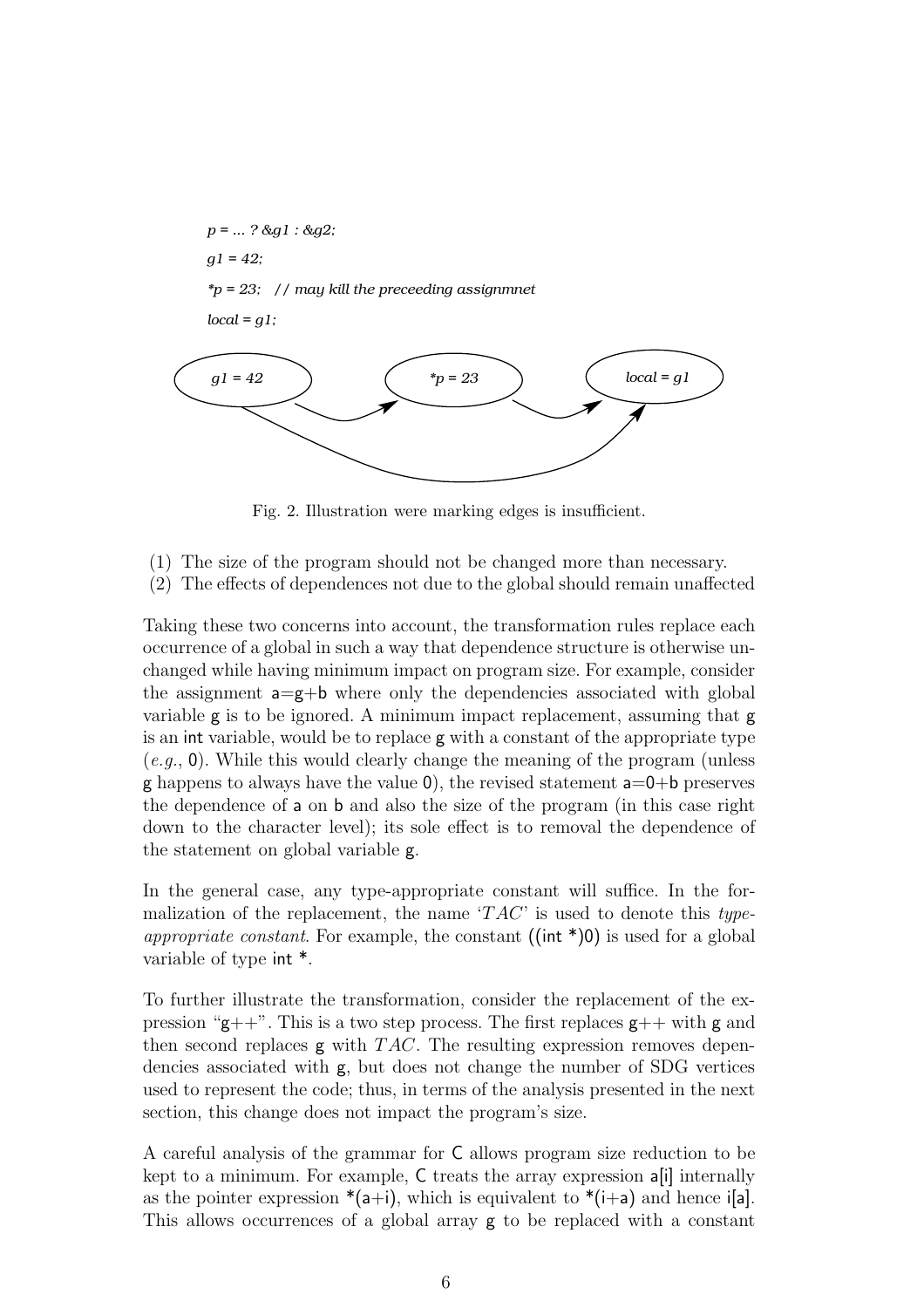and thus removes the dependence associated with the global array. For example, global array  $[i++]$  is transformed into  $TAC[i++]$  where the resulting program omits dependencies associated with global array, but maintains the dependencies associated with i.

The formal rules for when a type-appropriate constant is suitable are given by the function DL (which identifies expressions that denote a named location). When this function returns bottom  $(\perp)$  then the use of TAC is permitted. Otherwise, the expression involving the global, must be deleted from the program. In the transformation rules, this latter case leads to the global being rewritten to the empty string,  $\lambda$ . In most cases, such a replacement does not impact the program's (SDG's) size. Its effect is primarily on the source represented by a given SDG vertex.

The remainder of the section formalizes the global variable dependence-elimination transformation. The algorithm, which operates on C programs, is presented as a set of transformation rules. Modification for other similar languages (e.g.,  $C_{++}$ ) is straightforward.

|                                     | <i>constraint set</i> |
|-------------------------------------|-----------------------|
| Transformation rules are written as | <i>input source</i>   |
|                                     | <i>output source</i>  |

and make use of the following notation

- $TAC$  denotes a type appropriate constant
- $\lambda$  denotes the empty string
- [x|y|] denotes the selection of x or y
- var(*declarator*) denotes the variable declared For example,  $var(a||)$  and  $var(*a)$  are both a.
- $\bullet$  q denotes the global targeted by the transformation

The rules transform declarations and expressions that involve g. In general, C language declarations involve storage class and type specifiers followed by a list of declarators. The transformation, shown in the upper left of Figure 3 removes declarators that resolve to g (e.g., g, g[10], or \*\*g). While syntactically valid, if this leaves an otherwise empty declaration, the tool removes the entire declaration.

For most expression occurrences of q it is sufficient to replace q with a  $TAC$ using the rule at the upper right of Figure 3. However, there are four special cases involving lvalues that require special treatment because an lvalue denotes a modifiable memory location [44]. Lvalues are defined by the following production from the C grammar [44]: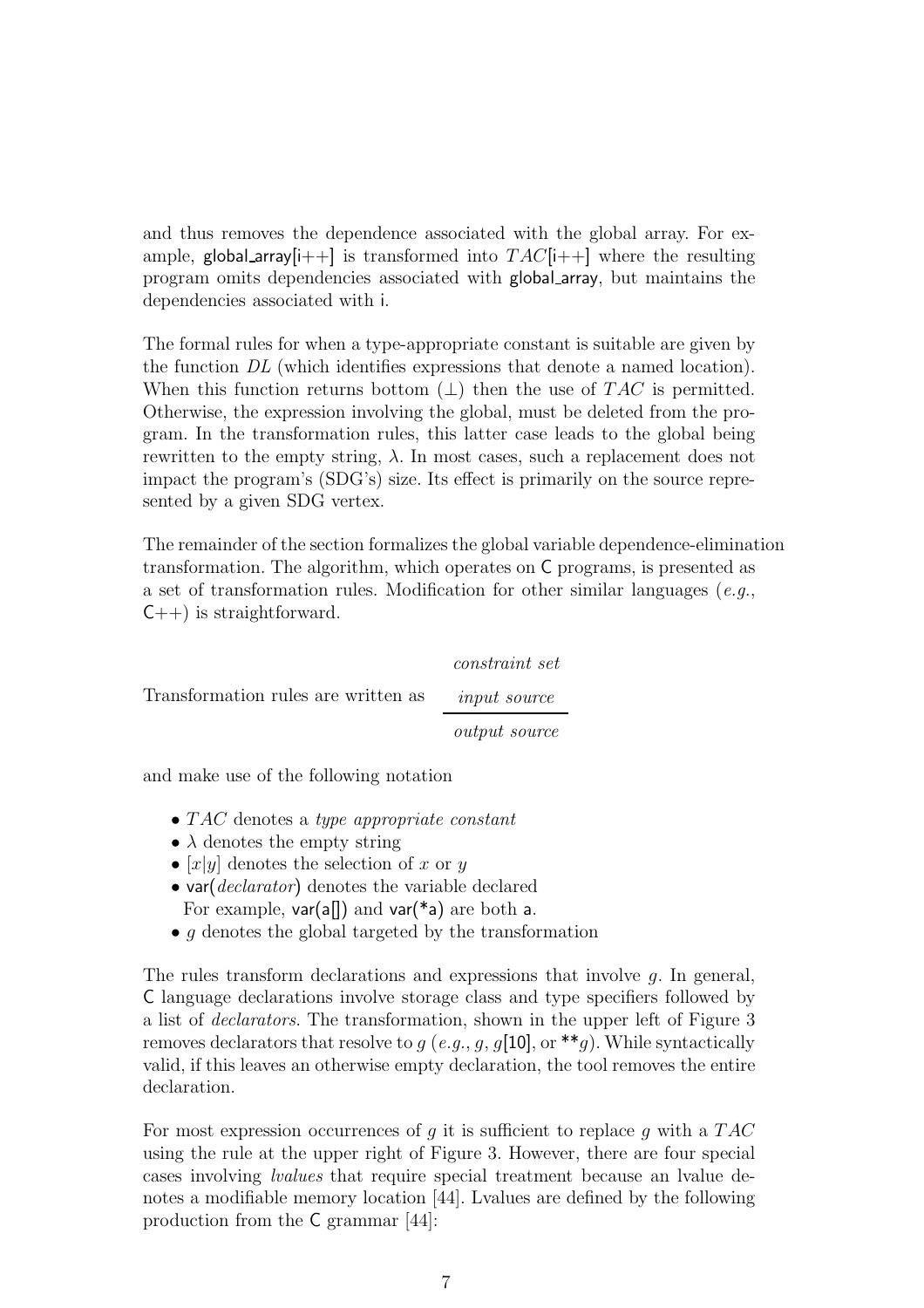lvalue  $\rightarrow$  identifier  $\rightarrow$  \* expression  $\rightarrow$  primary '[' expression ']'  $\rightarrow$  primary  $\rightarrow$  identifier  $\rightarrow$  lvalue . identifier  $\rightarrow$  ( lvalue )

Only lvalues that denote (part of the) the location represented by  $q$  require special treatment. Those that simply involve  $g$  in denoting some other location do not. For example, no special treatment is needed for g[i], which is replaced by  $TAC[i]$  to correctly retain the use of i. As noted above, this is legal in C and thus a convenient method for achieving the minimum impact removal of the dependence induced by the global. In the four special cases, the function DL identifies those lvalues that *denote a location* directly associated with an identifier:

|  | fun <i>DL</i> identifier              |             | $=$ identifier  |
|--|---------------------------------------|-------------|-----------------|
|  | $\mid DL \cdot \text{* expression}$   | $=$ $\pm$   |                 |
|  | $DL$ primary ' ' expression ' '       | $=$ $\perp$ |                 |
|  | $DL$ primary $\rightarrow$ identifier | $=$ $\Box$  |                 |
|  | $  DL$ lyalue identifier              |             | $= DL$ (lvalue) |
|  | $  DL ($ lvalue $)$                   |             | $= DL$ (lvalue) |

Thus,  $DL(a[i]++) = \perp$  because there is no identifier associated with the incremented memory location, while  $DL(p.x) = p$  because part of the location referred to by p is modified.

The four special cases are shown as the bottom four rules in Figure 3; they occur when (some part of) g's address is taken, when it is modified by an assignment operator, and when an increment or decrement operator is involved. In the first case, NULL is used rather than  $TAC$ . For the second, the assignment portion of the assignment expression is removed. That is, " $q$  + = i++" is transformed into "i++". For the final two cases, the increment or decrement operator is simply removed.

It is interesting to note that, for occurrences of g such as  $*_q = 2$ , the general rule is sufficient because g itself is not being modified. In practice this leaves an anonymous location being updated (through T AC). Such locations do not cause dependencies in the SDG, and thus the transformation retains only the effect of the right-hand side of the assignment expression. There are other similar cases when the transformation removes parts of statements that have no effect on the program's dependencies. For example, the transformation of " $g$ ++" leaves "TAC". Further examples are shown in Figure 4.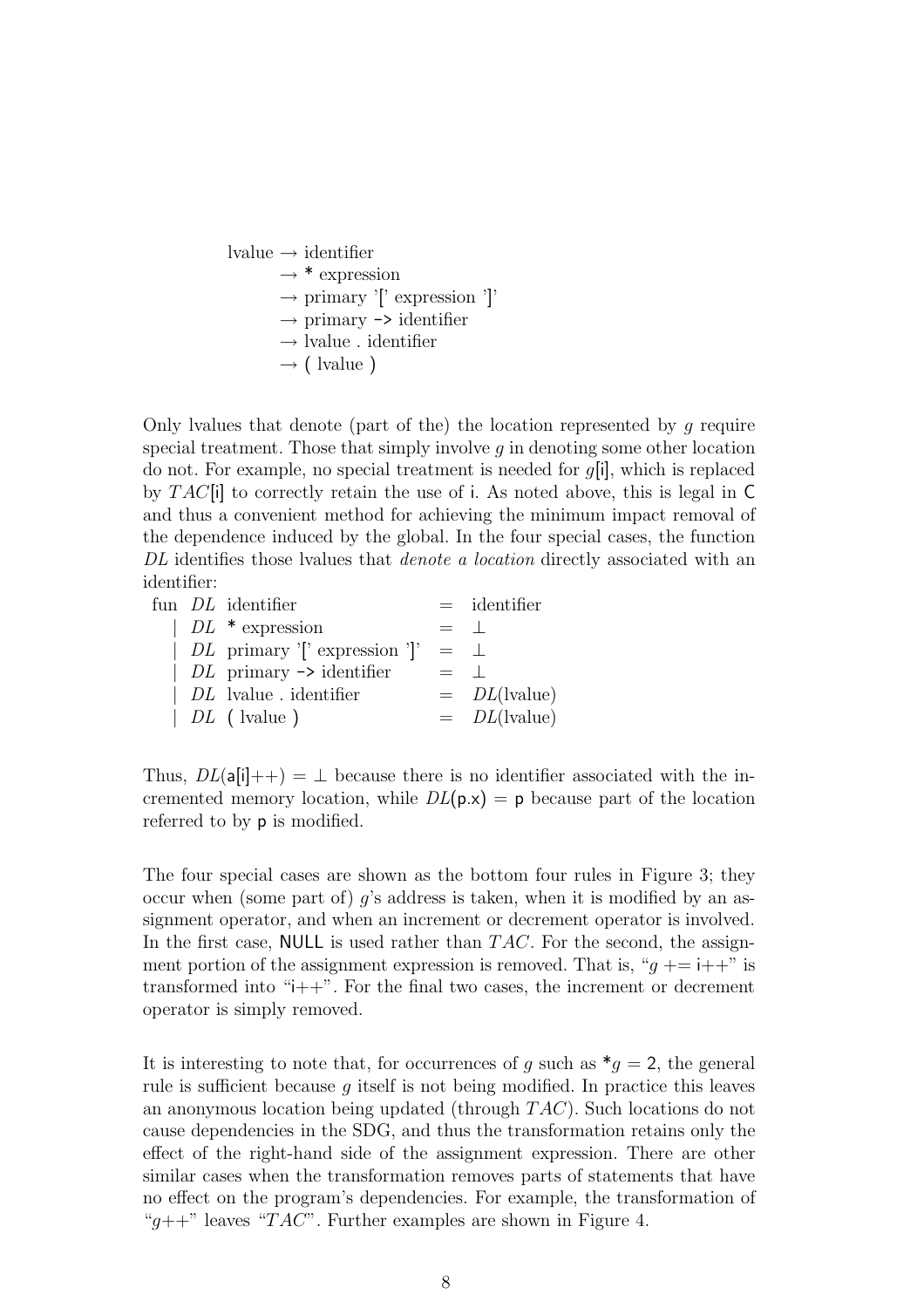| $\{ \text{var}(declarator) = g \}$ |     |
|------------------------------------|-----|
| declarator                         |     |
|                                    | TAC |

#### General Cases

| $\{DL(lvalue)=q\}$               | $\{DL(lvalue)=q\}$                 |
|----------------------------------|------------------------------------|
| $\&\ value$                      | <i>lvalue</i> assign_op expression |
| NULL                             | expression                         |
| $\{DL(lvalue)=q\}$               | $\{DL(lvalue)=q\}$                 |
| $\vert -- \vert ++ \vert$ lvalue | <i>lvalue</i> $[- - + +]$          |
| <i>lvalue</i>                    | lvalue                             |

## Special Cases

Fig. 3. Transformations for removing variable g.

| Original    | Transformed | Original          | Transformed    |
|-------------|-------------|-------------------|----------------|
| Code        | Code        | Code              | Code           |
| int $q$     | $\lambda$   | int a, $g$        | int a          |
| $q^* = a++$ | $a++$       | $g.x = a + b$     | $a+b$          |
| $*_q$       | $*TAC$      | $g \rightarrow x$ | * $(TAC)$ .x   |
| g[i]        | TAC[i]      | A[q]              | A[TAC]         |
| $\&q$       | NULL        | $&$ A $[g]$       | $\&$ A $[TAC]$ |

Fig. 4. Transformation examples showing the replacement of g with TAC.

# 4 Research Questions

The empirical analysis addresses three sets of research questions, concerning the qualitative and quantitative effects of single globals and the combined effects of sets of globals (multiple globals). The study reports results on the quantitative effects that global variables have upon program dependence in general and the specific qualitative effect that high dependence globals have upon the program's large dependence clusters.

The majority of the results concern the effects of single globals because these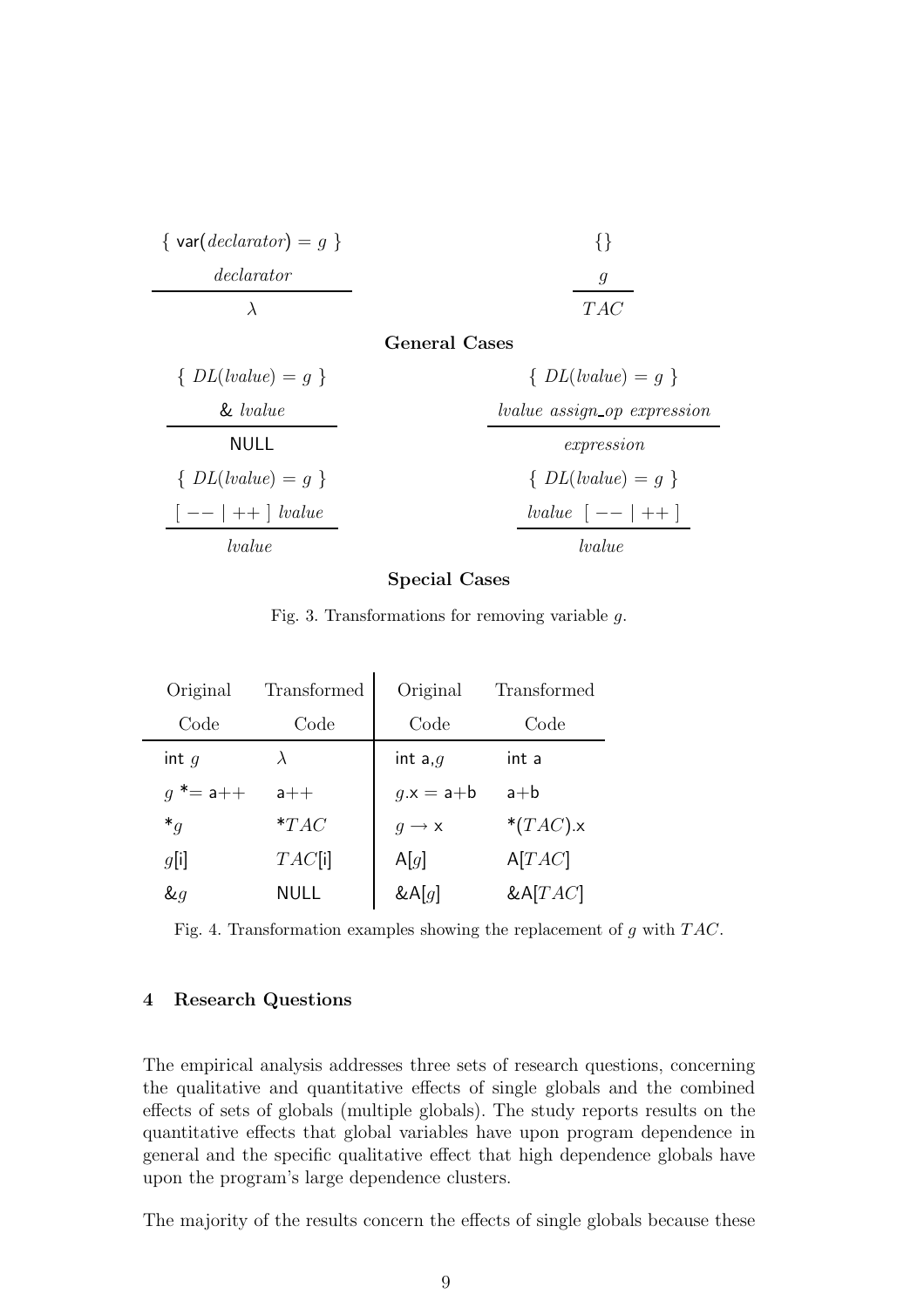potentially produce the most valuable information to the software engineer. That is, if it is possible to identify a single global variable that can be deemed to be responsible for a dependence cluster, then the engineer has a chance to consider the meaning of this variable and ways in which it might be possible to account for, ameliorate or otherwise reduce the impact of the dependence cluster. Clearly, where clusters have multiple causes, such amelioration may also be possible, but it is likely that dealing with single causes will be preferable.

#### Research Question RQ1.1:

# Overall Quantitative Effect of Single Globals

Over all programs, what proportion of dependence is due to global variables and how many globals have a significant impact (as defined in Section 5.2) to total program dependence?

# Research Question RQ1.2:

## Quantitative Effect of Single Globals on Each Program

For each program considered separately, how many globals have a significant impact (again using the statistical tests described in Section 5.2) on dependence and what is the magnitude of their effect? (This question make more sense knowing the results for RQ1.1.)

## Research Question RQ2.1:

# Qualitative Assessment of Effect of Single Global on Dependence Clusters

What effects do global variables have upon dependence clusters?

#### Research Question RQ2.2:

#### Qualitative Assessment of the Causes in Source Code

What source code patterns are found that correspond to the effects of global variables on dependence clusters?

The four research questions above concern the effects of *single* global variables. Research Question RQ3 concerns the effects of multiple globals on dependence clusters.

#### Research Question RQ3:

# Qualitative and Quantitative Effect of Multiple Globals on Each Program

What effects can be found where multiple global variables participate collectively in causing dependence clusters?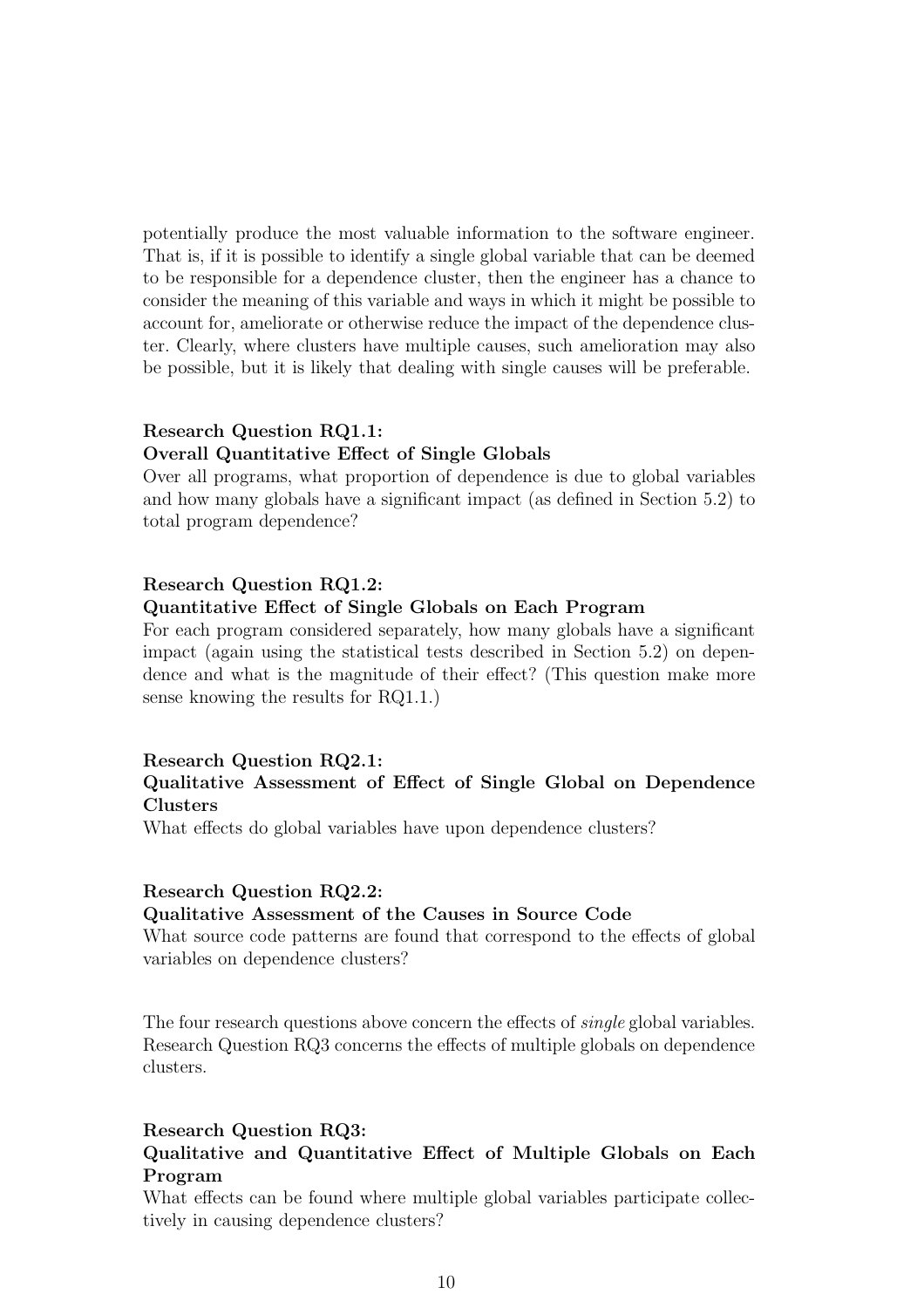## 5 Experimental Design

This section briefly describes the programs studied and the tests used to assess whether a global variable has a significant impact upon dependence.

#### 5.1 Programs Studied and their MSGs

The 21 programs used as subjects in the study are described in Figure 5. They were taken from online repositories such as directory.fsf.org and planetsource-code.com except for space which is code created for the European Space Agency. For each program, the figure includes the name of the program, the number of slices taken when analyzing it, its size in lines of code as counted by the unix utility wc and the number of non-blank non-comment lines of code as counted by sloc [52], and finally a brief description. These programs cover a variety of application domains such as programming utilities, terminal software, booking systems, simulations, games, interpreters, and code transformation tools.

#### 5.2 Statistical Tests Applied

The statistical tests used in this paper follow the well established approach to measuring the significance of effects adopted in work on control limits theory [42]. Two statistical tests are applied to determine those global variables that have significant impact on overall program dependence. The first is based on the notion of outliers, while the second is based on variance. A global variable is taken to have a significant impact upon program dependence if it is determined to be significant by both tests. The reason for considering both tests is to reinforce each individual test. Furthermore, tests based upon outliers are more robust against non-normality in the data distribution. Finally, note that most common statistical tests, such as a t-test, are not applicable in this case. Many such tests assume that the data come from normal population and compare population means but are not designed to test if a given value is expected to lie outside a population.

Using the outlier approach [1], a point is significant if it lies three times the interquartile range below (or above) the mean. Thus, using this approach, a global variable has a significant impact upon program dependence if it causes a reduction in the area under the MSG that is more than three times the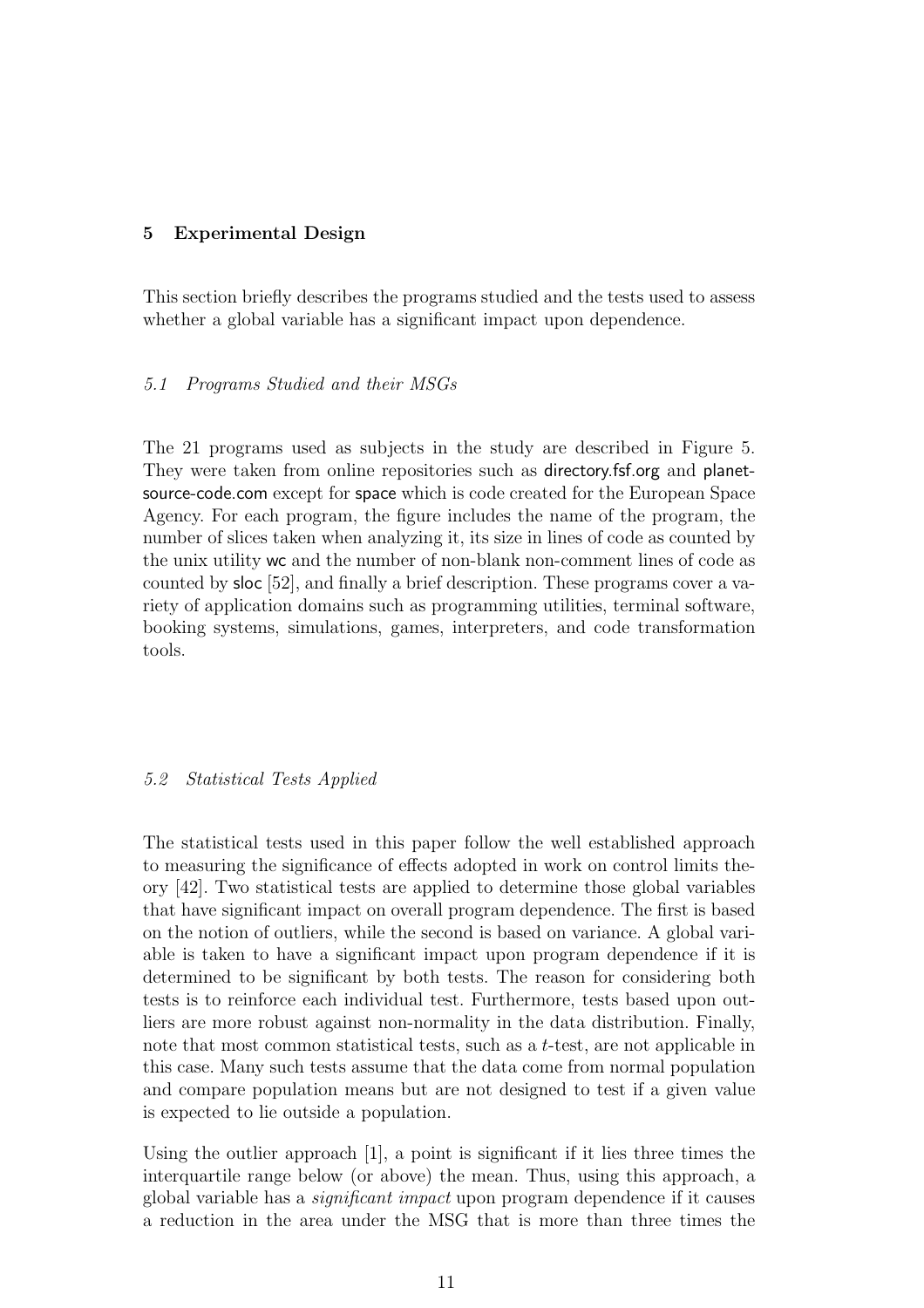|              | Slice |       |       |                      |
|--------------|-------|-------|-------|----------------------|
| Program      | Count | WC    | sloc  | Description          |
| address_book | 1478  | 884   | 701   | Diary management     |
| barcode      | 5234  | 4192  | 2806  | Barcode encoder      |
| bc           | 4515  | 12113 | 7721  | Calculator           |
| compress     | 1201  | 1294  | 793   | File compression     |
| ctags        | 16716 | 15222 | 11387 | C tag generator      |
| ed           | 12261 | 9274  | 6202  | Line editor          |
| fass         | 1862  | 1155  | 990   | 8086 Assembler       |
| file_server  | 1229  | 792   | 632   | HTTP server          |
| indent       | 5263  | 6697  | 4773  | Pretty printer       |
| interpreter  | 1880  | 1553  | 1185  | Expression evaluator |
| lottery      | 2020  | 1382  | 1251  | Lottery Player       |
| nascar       | 1992  | 1096  | 722   | Nascar Racing        |
| pc2c         | 3507  | 1246  | 945   | Convert Pascal to C  |
| protest      | 1201  | 756   | 512   | String matching      |
| replace      | 803   | 565   | 513   | Rexp replacement     |
| space        | 9367  | 11987 | 6180  | Array preprocessor   |
| sudoku       | 545   | 710   | 420   | Sudoku solver        |
| sudoku1      | 584   | 915   | 376   | Sudoku solver        |
| time         | 877   | 2243  | 1308  | Time pretty printer  |
| wdiff        | 1484  | 3378  | 1986  | Word by word diff    |
| which        | 1414  | 2982  | 1807  | File look utility    |
| Total        | 79123 | 81636 | 54148 |                      |

Fig. 5. The 21 programs studied

interquartile range below the mean. In the variance approach [1], a point more than two standard deviations below (or in general above) the mean is significantly different, while a point three or more standard deviations below the mean is taken as *highly significantly different*. Thus, using this approach, a global variable has a significant impact upon program dependence if it causes a reduction in the area under the MSG that is two standard deviations below the mean. Furthermore, it has a highly significant impact if it causes a reduction in the area under the MSG that is three standard deviations below the mean.

In the data analysis the interquartile range and the standard deviation are computed using two different samples. The first includes all the data from all the programs collectively; a global variable is considered to be significant iff it causes a significant impact on the quantity of dependence, relative to the mean of all 849 variables considered in the whole study. The second approach considers each program in isolation; thus, a global variable is considered to be significant iff it causes a significant effect on dependence, relative to the mean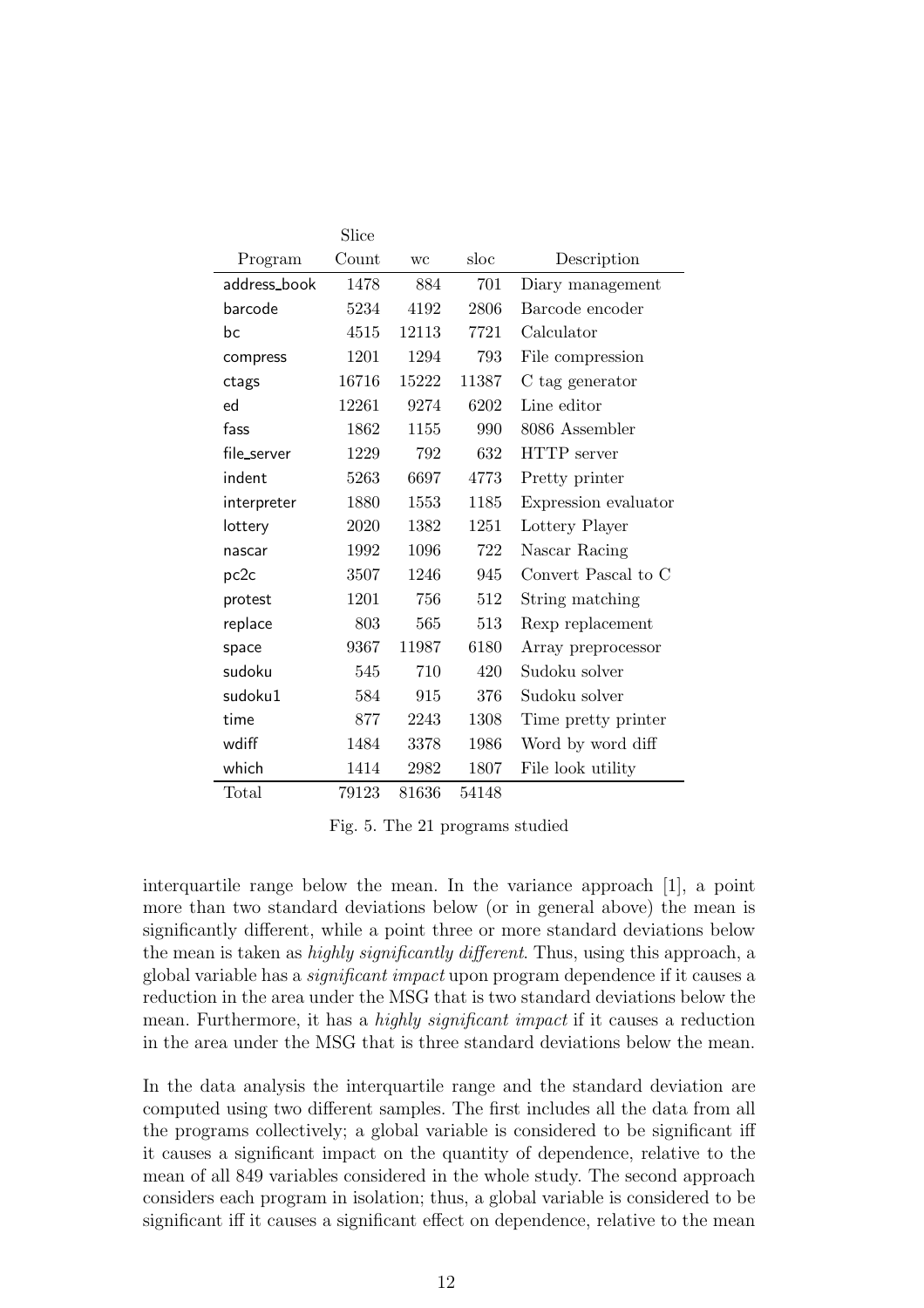of all global variables in that program.

It turns out that, for all programs, the variance approach is a stricter test for significance than the outlier approach: if a result is significant according to the variance approach, then it is also significant with respect to the outlier approach (though not necessarily vice versa). In the experiment while both tests were applied and the resulting sets of global variables intersected, the result was always the same as if only the more strict variance approach was used.

# 6 Impact on Dependence Levels

The quantitative study is concerned with addressing Research Questions RQ1.1 and RQ1.2. It provides results of the assessment of the impact of each global variable (of 849 in total) on the dependence in the programs in which these globals reside.

# 6.1 RQ1.1: Overall effects of Single Global Causes

For each of the programs, the MSG was first computed using the unmodified program. Then, it was re-computed 849 times. Each re-computation ignored the dependence due to one of the global variables. Dependence effects were then assessed by comparing the area under the MSGs.

Over all globals in the study, the average area remaining after a global variable's dependences are ignored was 97.4% with a standard deviation of 8.6%. Figure 6 shows a histogram of results for the reduction due to globals. Clearly, most globals cause little reduction: 800 of the 849 global variables no more than a ten percent reduction. However, more importantly, as can be seen in the right hand detailed histogram, there do exist some global variables that have a considerable impact on the quantity of dependence in the programs in which they reside.

Figure 7 shows the 30 of the 849 global variables that have a significant impact, with those having a highly-significant impact shown in black. The  $y$ -axis shows the remaining dependence for each global variable shown on the  $x$ -axis. This represents 3.5% of all the global variables. Therefore, the answer to RQ1.1 is that there are a few individual global variables that have a significant effect on the quantity of program dependence, but most globals have little effect.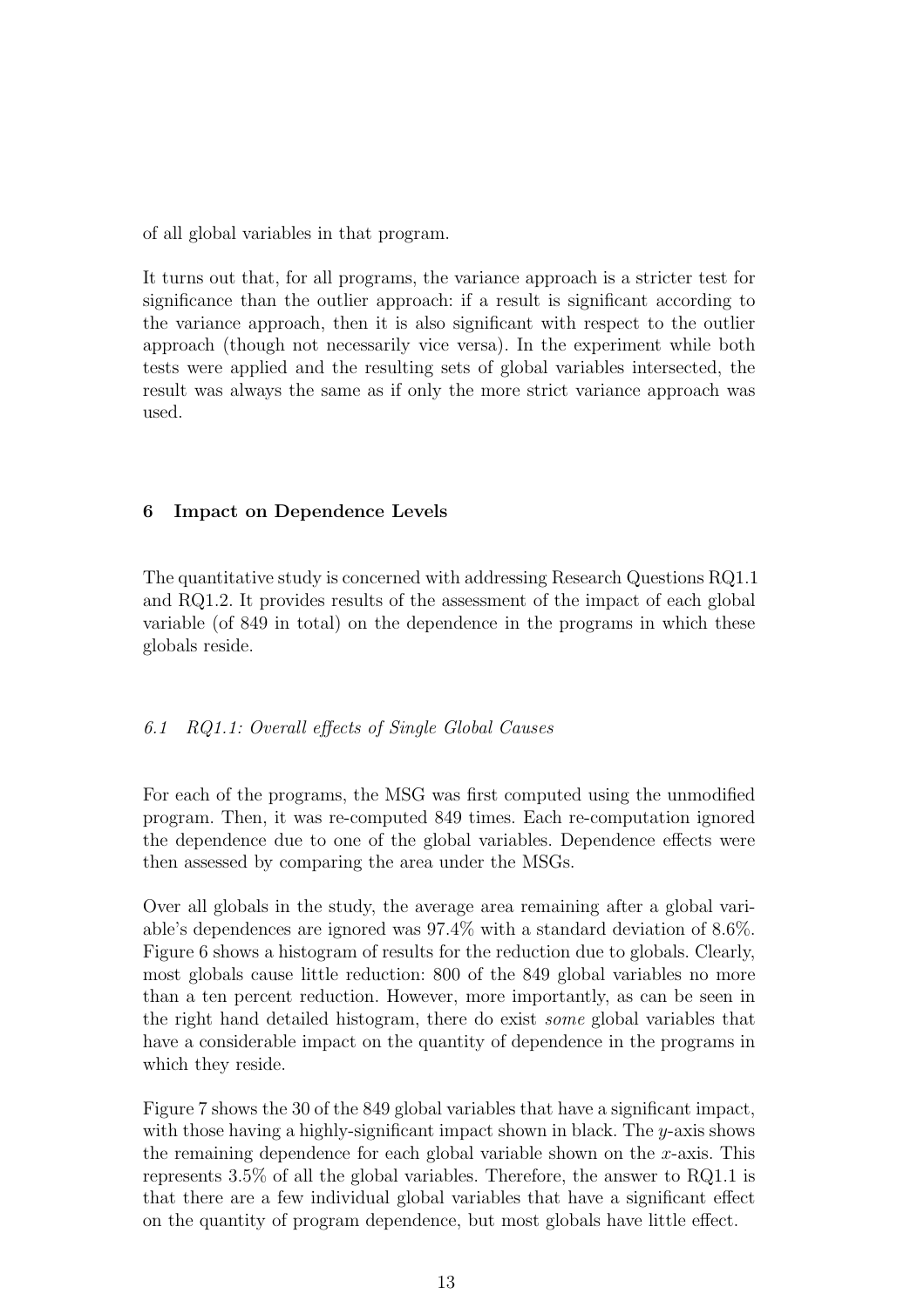

Fig. 6. Histogram showing the counts (on the y-axis) of globals leading to different ranges of dependence reduction. As the left-hand histogram shows, most global variables have little effect; they fall into the 0-10% range. The right-hand histogram zooms in on the remaining data which shows reductions from 10-100%.



Fig. 7. Impact of ignoring dependencies for each global variable. The chart measures the remaining dependence on the y-axis for the  $3.5\%$  of the global variables that have a significant impact. Highlighted in black are those that have a highly significant impact.

# 6.2 RQ1.2: Per Program Effects of Single Global Causes

The answer to Research Question RQ1.1 suggests that there are only a few global variables that have a significant effect on dependence. A natural question to ask is whether these are concentrated in a few programs that are in some way 'special cases', or whether there are many programs that contain a global that causes a significant effect on dependence. This is the question raised by Research Question RQ1.2.

Over all 21 programs, twelve programs include at least one of the variables identified in the previous section as causing an overall significant dependence reduction. Figure 8 shows the reductions for the top four variables from each of these twelve programs (the break down of the reduction kinds are discussed in the next section). It is noticeable from this figure that the second and subsequent global variables have considerably lower impact than that of the first global variable. These results provide an intriguing answer to Research Question RQ1.2: though there may be few significant global variables overall, more than half the programs studied have only one of them.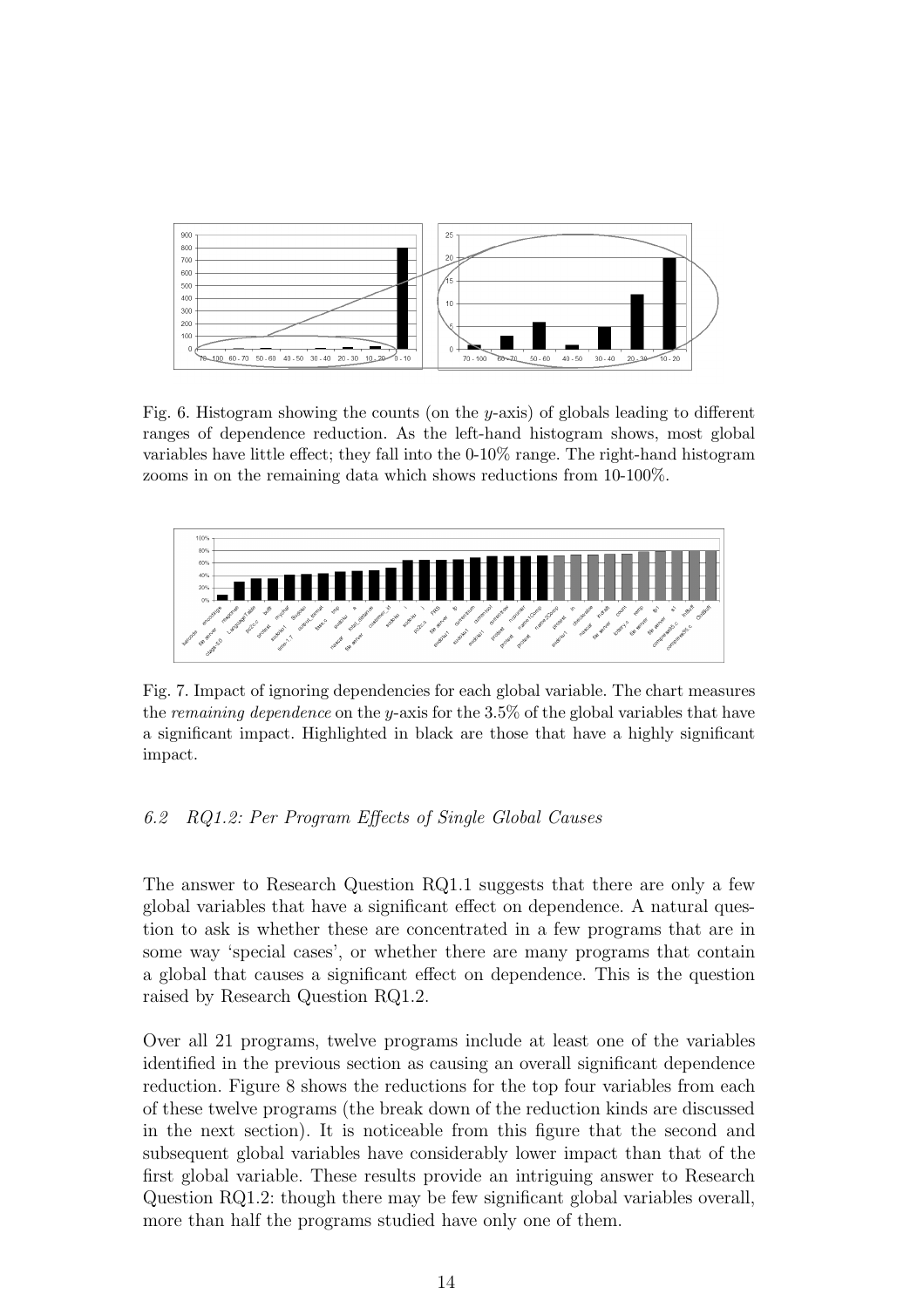

Fig. 8. Impact of ignoring dependencies for each global variable. The chart shows the four reduction causing global variables for programs where at least one significant global variable exists.

Section 5.2 describes two statistical tests that are applied to determine if a global variable causes a significant difference. These test can be applied to the entire pool of global variables (as done above) or to the globals of each programs independently. This second version asks not whether a variable, g is significant among all variables studied, but whether  $q$  is significant among only those globals that reside in the same program as g. The results serve to strengthen confidence in the answer to RQ1.2.

Figure 9 shows a comparison of the two approaches to assessing significance. Figure 10 shows the visual relationship between the two approaches to testing for significance. As can be seen from Figure 9, apart from one case (the program time), all those programs that contain global variables that are significant among all globals, also contain globals that are significant in the program in which they reside. This lends additional evidence to support the belief that many programs may contain globals with a significant effect on dependence.

## 7 Impact on Dependence Clusters

The previous section considered the quantitative impact of global variables on dependence in general. This section focuses on the specific impact of global variables on the dependence clusters of the programs studied.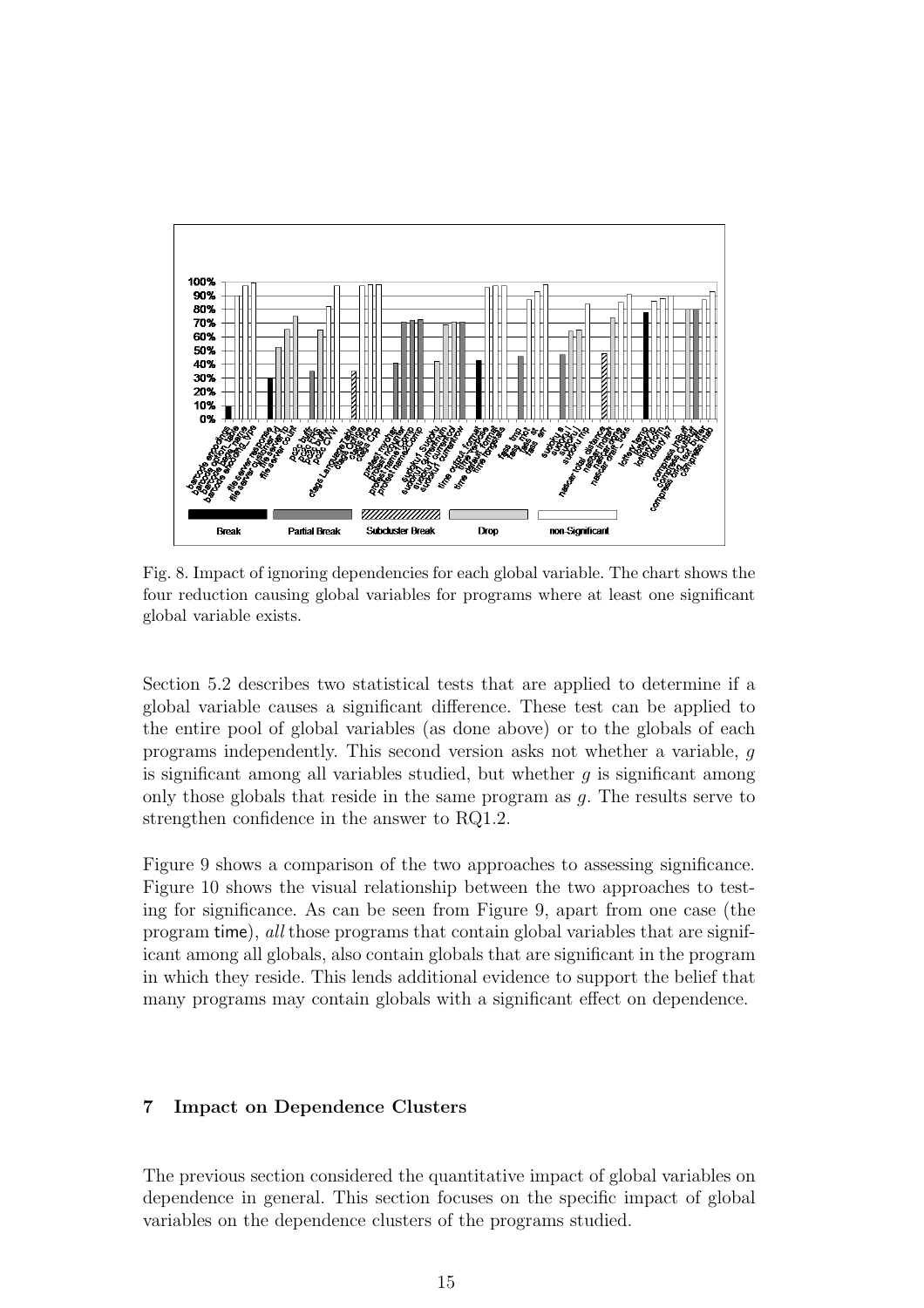|             |          |          | Significant Impact |                |                  |
|-------------|----------|----------|--------------------|----------------|------------------|
|             |          |          |                    | Counts         |                  |
| Program     | Mean     | Standard | Cutoff             | Prog           | All              |
| over all    | 97.4%    | $8.6\%$  | 80.2%              | 26             | 29               |
| $_{\rm ed}$ | 99.8%    | $0.3\%$  | 99.1%              | $\mathbf{1}$   | $\boldsymbol{0}$ |
| bc          | 99.7%    | 0.5%     | 98.7%              | $\overline{0}$ | $\overline{0}$   |
| which       | 99.7%    | 0.5%     | $98.6\%$           | $\overline{0}$ | $\overline{0}$   |
| indent      | 99.5%    | 1.6%     | 96.4%              | $\overline{5}$ | $\overline{0}$   |
| address     | 98.5%    | 2.4%     | 93.8%              | $\mathbf{1}$   | $\overline{0}$   |
| wdiff       | 98.6%    | 2.5%     | 93.6%              | $\overline{0}$ | $\overline{0}$   |
| interpreter | 98.5%    | 2.7%     | 93.2%              | $\mathbf{1}$   | $\overline{0}$   |
| lottery     | 96.8%    | 4.6%     | 87.5%              | $\overline{2}$ | $\mathbf{1}$     |
| compress    | 97.4%    | 4.7%     | 87.9%              | 3              | $\overline{2}$   |
| ctags       | 98.9%    | 7.7%     | 83.4%              | $\mathbf{1}$   | $\mathbf{1}$     |
| protest     | 94.3%    | 11.3%    | 71.6%              | $\overline{2}$ | $\overline{5}$   |
| time        | 96.8%    | 11.3%    | 74.3%              | $\overline{0}$ | $\overline{1}$   |
| barcode     | 98.2%    | 11.6%    | 74.9%              | $\mathbf{1}$   | $\mathbf 1$      |
| nascar      | 93.7%    | 11.8%    | 70.1%              | $\overline{1}$ | $\overline{2}$   |
| sudoku1     | $91.5\%$ | 12.9%    | 65.6%              | $\mathbf{1}$   | $\overline{5}$   |
| sudoku      | $91.5\%$ | 13.0%    | 65.4%              | 3              | 3                |
| pc2c        | 94.6%    | 14.9%    | 64.8%              | $\overline{1}$ | $\overline{2}$   |
| fass        | 92.5%    | 15.8%    | 60.9%              | $\mathbf{1}$   | $\mathbf{1}$     |
| file_server | 89.1%    | 17.1%    | 54.9%              | $\overline{2}$ | 5                |
| replace     |          |          |                    | 0              | $\boldsymbol{0}$ |
| space       | 99.8%    |          |                    | $\overline{0}$ | $\boldsymbol{0}$ |

Fig. 9. For each program, the mean reduction leading to the number of globals causing a significant reduction (penultimate column). Each line of the table includes the mean area when ignoring the dependence of each global, the standard deviation of the mean, the cutoff for a significant impact, and the two counts. The final column is the number of significant globals using the mean over the entire collection of programs, which is shown in the first line. The program replace has no globals and the program space has only one.

## 7.1 RQ2.1: Overall Categorization of the Effects of Single Global Causes

From Section 2, a reduction in area under the MSG is a necessary, but not sufficient condition for the breaking of a dependence cluster. Research Question RQ2.1 asks if the reduction in area under the MSG is accompanied by a corresponding breaking of clusters. This is a more subjective determination.

To address this question the 849 MSGs were examined. Four patterns emerge, which will be denoted: *break, partial break, sub-cluster break*, and *drop*. Representative examples of the four are shown in Figure 11 where each graph shows two MSGs: the original MSG in black and the MSG after ignoring the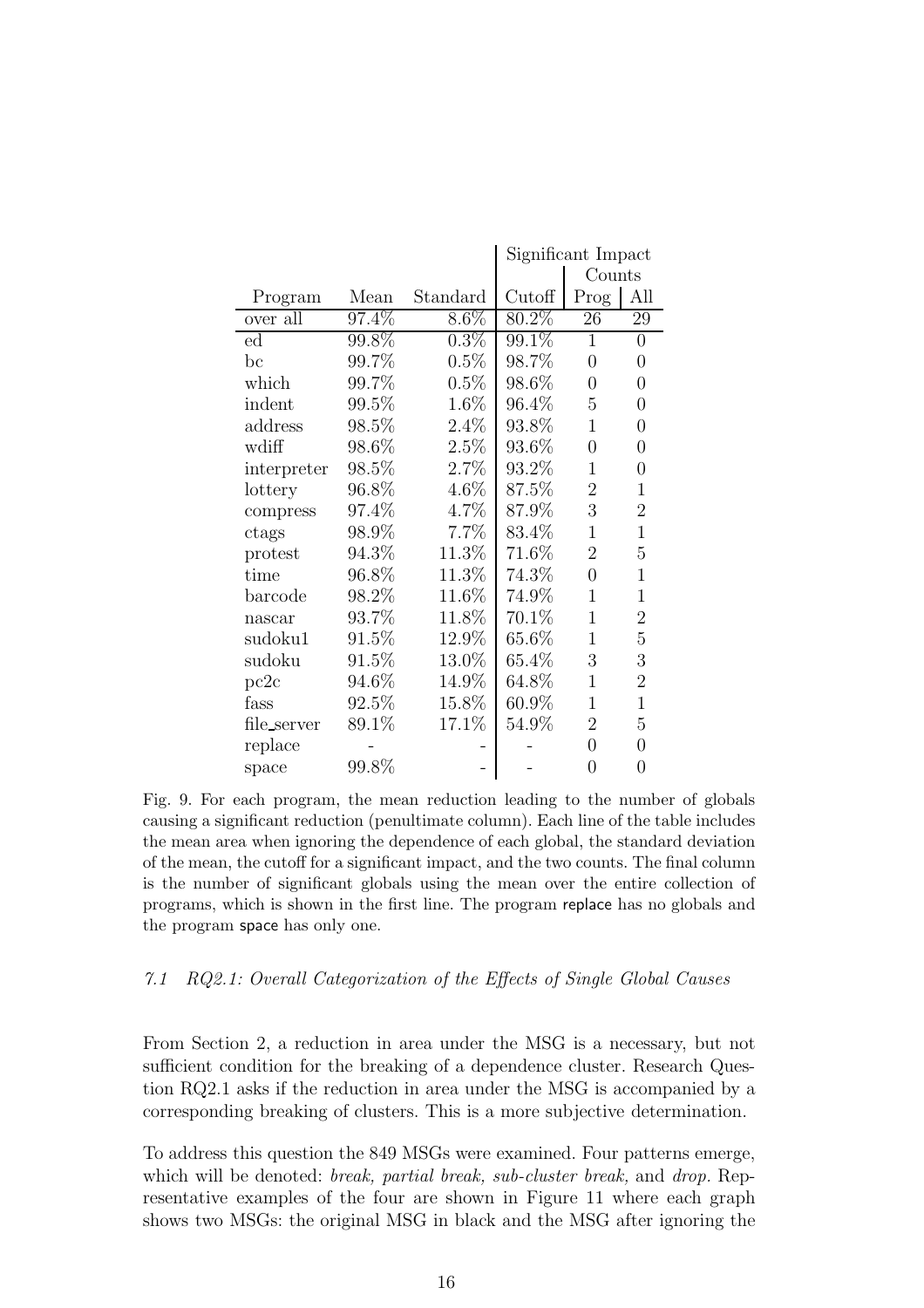

Fig. 10. Number of programs with various numbers of global variables having a significant impact.

dependence of the given global variable in grey. For example, the MSGs for barcode shown at the far left illustrate the break case where a large dependence cluster disappears. Next to this is a partial break. Here the MSG (when ignoring buffr of pc2c) shows a clear but partial breaking of the dependence clusters of pc2c. In this case approximately three fifths of the cluster disappears. Next to this, is a sub-cluster break where the one large cluster in the MSG for ctags fractures into a collection of smaller clusters (evidenced by the stair step pattern in the MSG). The final MSG illustrates the drop case where no cluster breaking occurs; the size of the slices making up the cluster are simply reduced, though the cluster remains. Thus, the characteristic cliff-face and plateau is still present but with reduced height.

As shown in Section 6 using the data over all programs, 29 global variables are significant, while using the per program data, 26 global variables are identified. Those global variables identified by the per-program data that are not by the all-program data are all drops of small magnitude.

Figure 12 summarizes the categorization of the effect of each significant global. Numerically, the 16 global variables significant in both approaches produced 3 breaks, 6 partial breaks, 2 sub-cluster breaks, and 5 drops. Thus, in total, ignoring the dependence associated with just over half of the significant global variables and 1.3% of all globals (11 of the 849), led to the breaking of clusters. Figure 8 includes the categorization for each program using the data over all programs.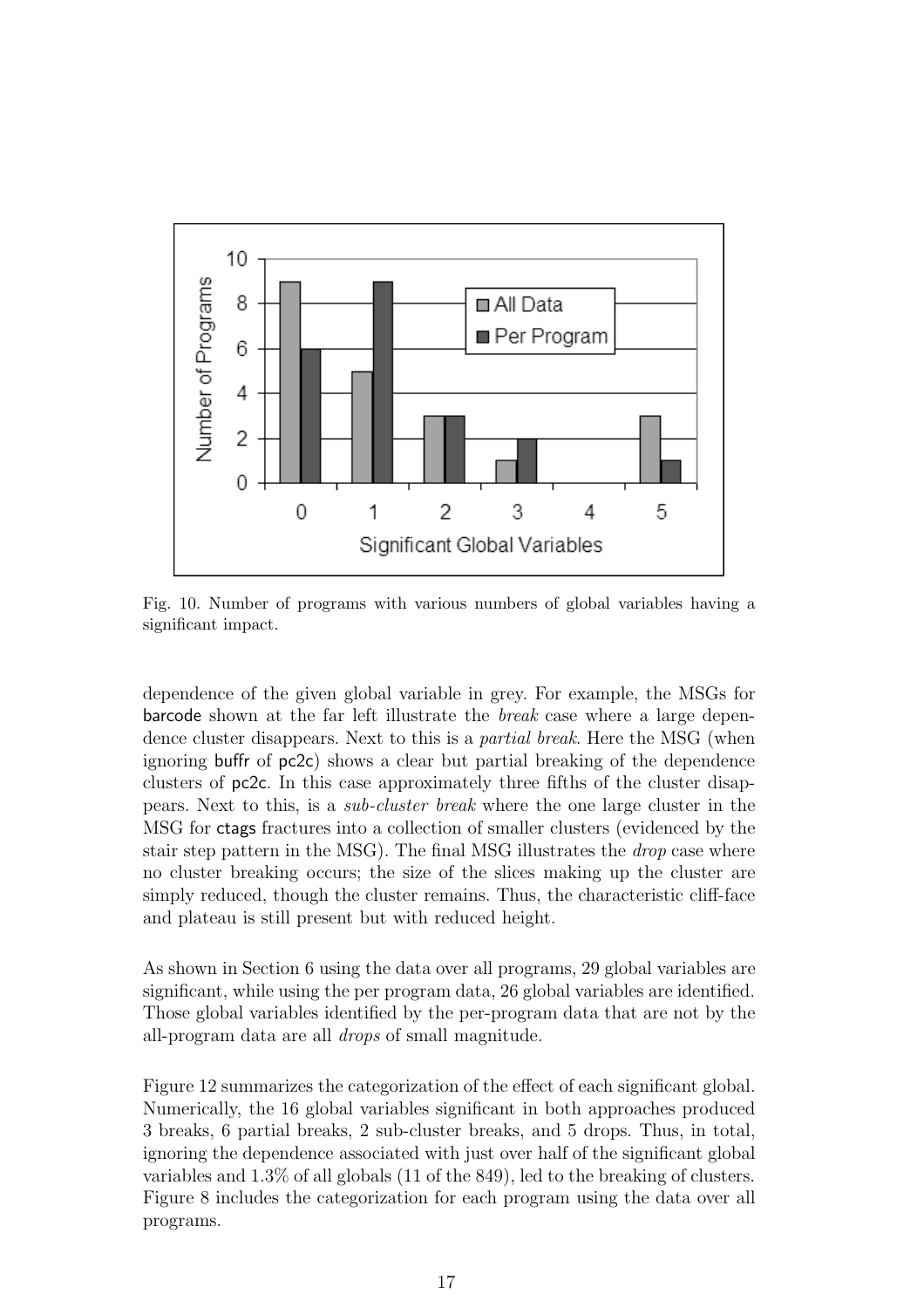

Fig. 11. Examples from the classification of MSGs

|             |   |             | Partial Sub-cluster |      |
|-------------|---|-------------|---------------------|------|
|             |   | Break Break | Break               | Drop |
| All Data    |   | 10          |                     | 13   |
| Per Program | 3 | 6           | '2                  | 15   |
| Both        | 3 |             |                     | h.   |

Fig. 12. Effect of global variables with a significant impact on dependence clusters.

Over half the global variables that are considered significant (either per program or overall) play an important role in the formation of a dependence cluster. Furthermore, as can be seen from Figure 8, all of the programs that contain a global variable that has a significant effect on dependence also contain a global variable with a non–trivial role to play in the formation of large dependence clusters.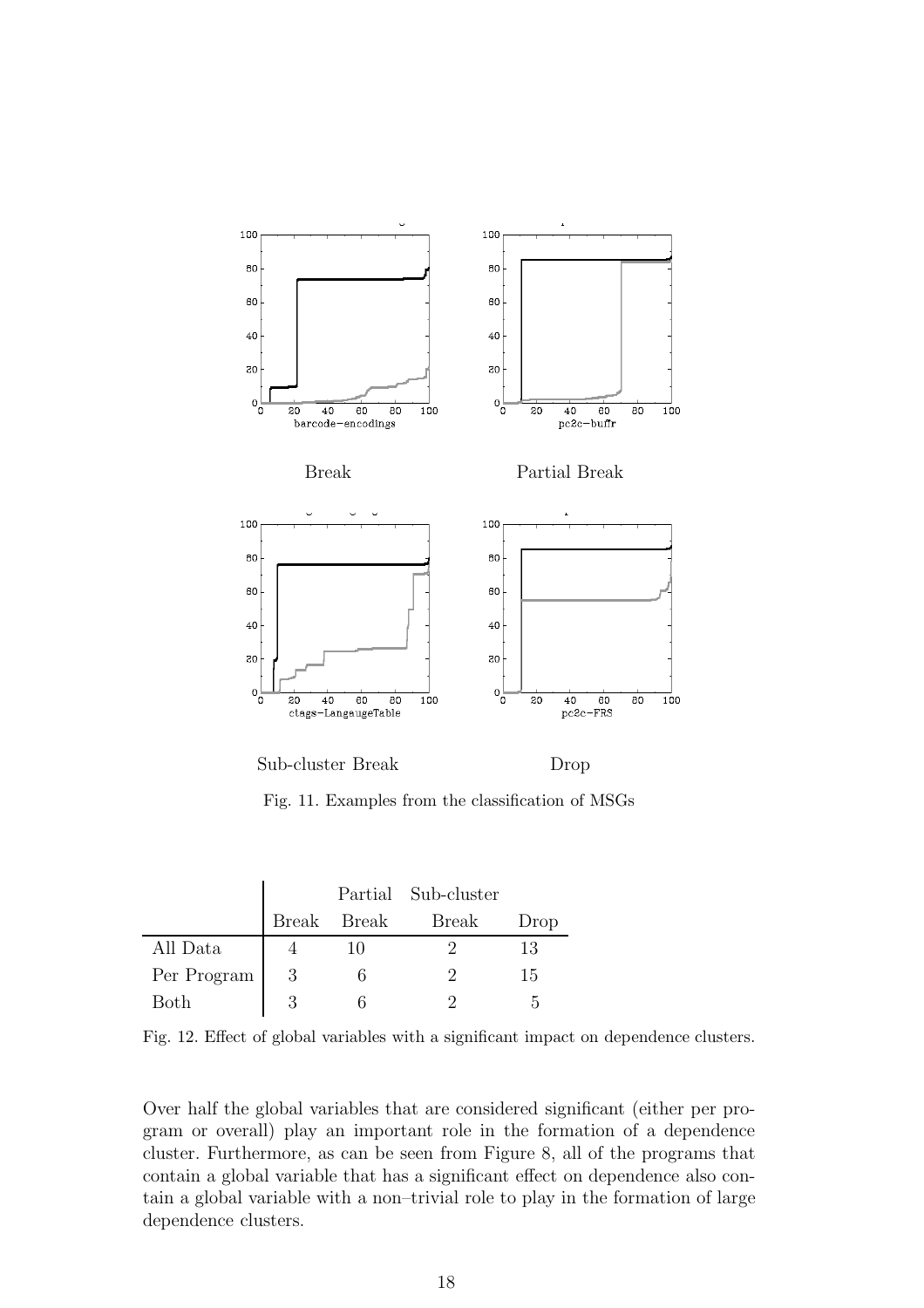# 7.2 RQ2.2: Source Code Features that Appear to Cause Clusters

To answer Research Question RQ2.2 the source code of each program with one or more significant global variable was inspected in an attempt to identify source code patterns that cause the use of globals to lead to the presence of dependence clusters. Four patterns emerge. These will be denoted: central data structure, top-up, lazy programmer, and library. Each is now defined and illustrated using case study examples from the code studied.

Examples of a *central data structure* include the *board* in a game, the *memory* registers used by interpreter, the current instruction processed by the assembler fass, and current state of the parser within the pretty printer indent. In most cases, ignoring the dependence associated with such a global variable simply causes a drop, but not a breaking of dependence clusters. This is primarily because dependencies involving other variables continue to tie the disparate parts of the cluster together.

However, in some cases, the central data structure is all that binds the cluster; ignoring its dependencies breaks it. For example, in fass, the current instruction is held in a central data structure. Ignoring this global variable's dependencies disconnects the code for processing each kind of instruction.

The second pattern, top up, is caused by a variable that adds an often small increment to a large collection of slices. The most common cause of this pattern is an input buffer where the reading of the input is part of most slices and gets 'cut off' from each of these slices when ignoring the input buffer's dependencies.

In four of the twelve occurrences of this pattern, the input was subsequently used in sufficient decision logic to also lead to some evidence of cluster breaking. With three of the four, this applies to only a small number of slices. The fourth is buffr from pc2c. As shown in the upper right chart of Figure 11, approximately three fifths of the large cluster is broken up by ignoring the (decision based) dependencies of buffr.

The third pattern, *lazy programmer*, occurs when a single global variable is used in place of a collection of locals. Often this pattern is obvious from the global variable's name (e.g., temp or xxindex). This pattern causes needless dependence connections between functions; thereby, linking together otherwise unrelated parts of the program.

An example of this pattern is the global FRS (Function Return String) from pc2c. Its dependencies' impact on the MSG (a drop) can be seen in the lower right of Figure 11. Other examples include (loop) counters and (input) file pointers.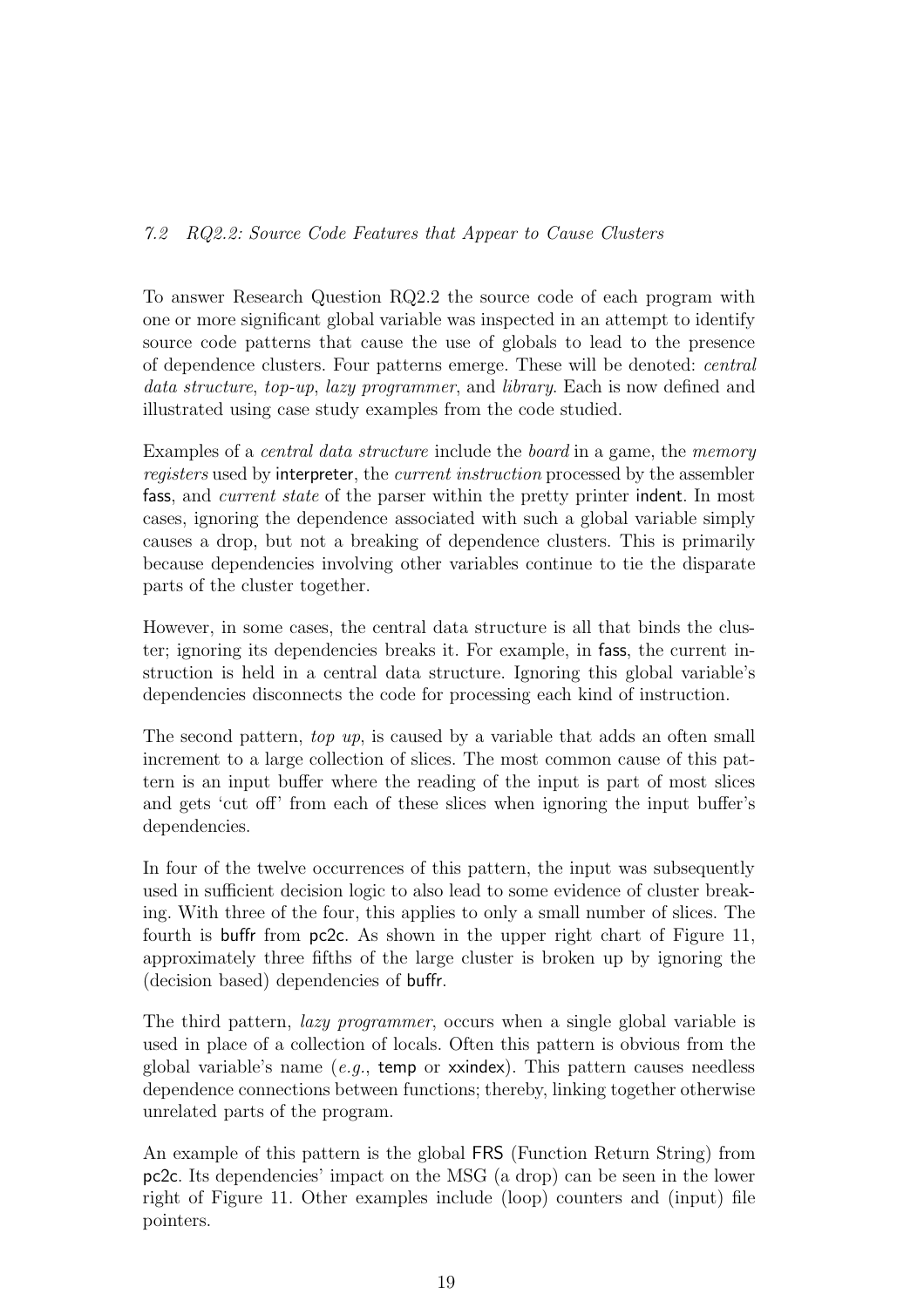The final pattern, *library*, occurs in three of the programs. It is the only one that was always associated with at least partial breaking of dependence clusters in this study. This pattern is similar to the central data structure pattern except that the data structure is read only. Instances include

struct encoding encodings[]; from barcode, static parserDefinition\*\* LanguageTable; from ctags, and char \*output format; from time.

For example, the array encodings holds a pointer to each of the kinds of barcode that the barcode program is able to encode. Similarly, ctags can produce tags for a variety of languages. The selection is achieved by indexing into the global array LangaugeTable. Finally, output format is used by the output function of time. The format is iterated over; thus, tying together the code for all the various output formats.

Library variables cause dependence clusters primarily because static analysis tools cannot determine that the particular element chosen will not change. For example, from the static analysis point of view, it is possible for barcode to switch encoding functions in the middle of an encoding. This serves to link together the different encoders into one large cluster. The (external) insight that only one encoder is ever used for any given encoding (execution of the program) would allow a comprehension tool, for example, to break the cluster. However, such a tool would require sophisticated domain knowledge, placing this beyond the abilities of current dependence analysis technology.

# 8 Multiple Global Causes

This section considers the effects of ignoring the dependencies associated with combinations of globals. Several of the programs shown in Figure 8 include such sets of multiple significant global variables. Program pc2c is used as an illustrative case study. Similar patterns exist in compress, file\_server, protest, and sudoku. The case study considers the two significant global variables: FRS and buffr and the 'almost significant' global variable buffw. The dependence reductions achieved by ignoring various combinations are shown on the y-axis of the chart at the top left of Figure 13.

Next to the percent reduction bar chart, the top row of Figure 13 shows pc2c's original MSG and the MSG resulting from ignoring the dependence of all three variables. The interesting thing to note in the final MSG is the complete breaking of the clusters. The second row shows the MSGs for buffr, FRS, and their combination, which is interesting because it shows more than simply the combined effect. That is, in addition to the 'break' and 'drop', it also shows evidence of a sub-cluster break. The final three charts show the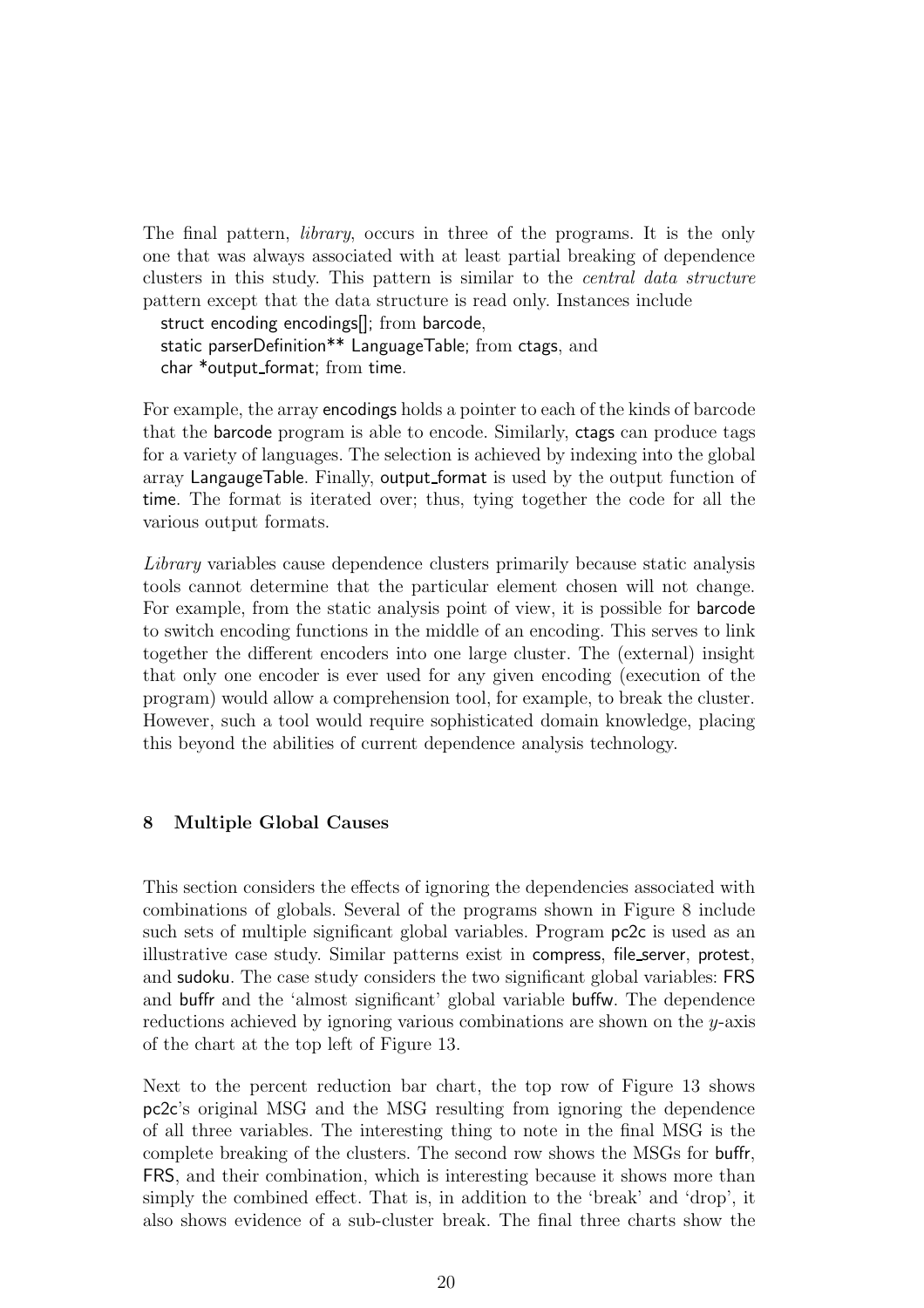

Fig. 13. MSGs for selected global variable of pc2c showing the impact of ignoring dependences associated with combinations of global variables.

MSG produced when ignoring dependence associated with buffw, buffw and FRS, and buffr and buffw.

# 9 Threats to Validity

This section considers threats to the external, internal, and construct validity of the results presented. The main external threat arises from the possibility that the selected programs are not representative of programs in general, with the result that the findings of the experiments do not apply to 'typical' programs. The programs studied include a wide variety of different tasks including, applications, utilities, games, and system code. There is, therefore, reasonable cause for confidence in the results obtained and the conclusions drawn from them. However, all of the programs studied were C or C++ programs. Therefore, it would be premature to infer that the results necessarily apply to other programming languages.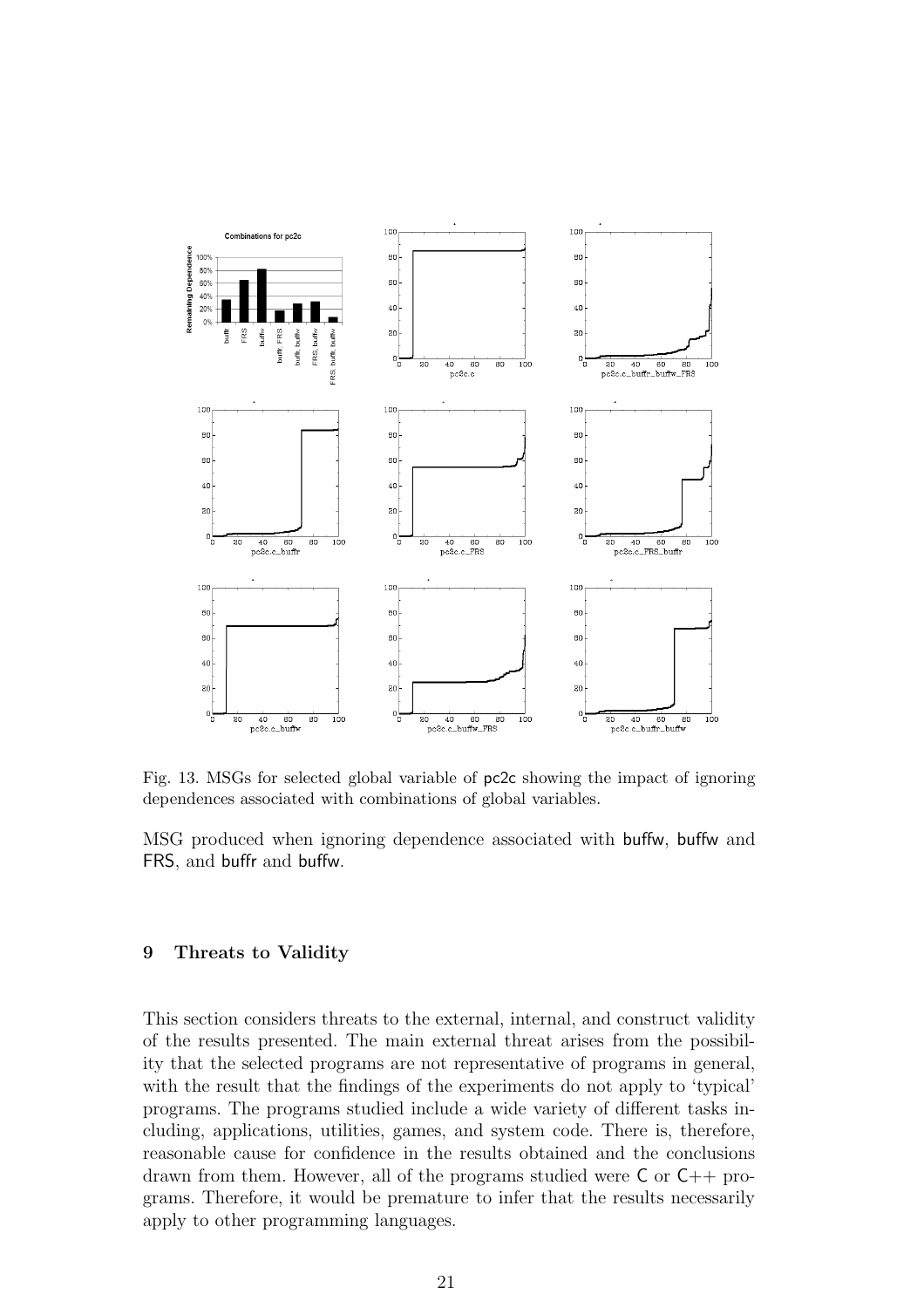Internal validity is the degree to which conclusions can be drawn about the causal effect of the independent variable on the dependent variable. In this experiment, the primary threat comes from the potential for faults in the tools used to gather the data. A mature and widely used slicing tool (CodeSurfer [27]) was used to mitigate the concern.

Construct validity assesses the degree to which the variables used in the study accurately measure the concepts they purport to measure. Note that in the presence of human judgments, construct validity is a more serious concern. In this study the only measurement is of slice size, which can be done accurately.

# 10 Related Work

This paper considers the role global variables play in source-level dependence in general and dependence clusters in particular. Though global variables have long been regarded as a potential causes of problems [53], there has been no previous work that has provided a quantitative assessment of their impact on dependence. Previous work on dependence clusters in software engineering [22,38,40] has focused on higher levels of abstraction, such as models or functions. Previous work on source-level dependence clusters has been primarily carried out in support of compiler analysis where semantics preservation is a key requirement [23,33,43].

Dependence analysis has been shown to be effective at reducing the computational effort required to automate the test-data generation process [29]. Using dependence analysis, it is possible to reduce both the amount of code to be tested and the size of the input domain. However, the presence of large dependence clusters will mean that no such reduction can be achieved when testing any part of the program that lies in a cluster. Identifying and busting these clusters can therefore be thought of as a step towards improving testability.

In software maintenance, dependence analysis is used to protect a software maintenance engineer against the potentially unforeseen side effects of a maintenance change. This can be achieved by measuring the impact of the proposed change [19] or by attempting to identify portions of code for which a change can be safely performed, free from side effects [25,50]. Unfortunately, all statements in a dependence cluster transitively impact all other statements in the cluster. Therefore, the ripple effect for these statements will be large and any attempt to perform a modification will be challenging.

The transformation based approach to assessment of dependence due to globals and the effects on dependence clusters is similar to Krinke's barrier slicing [35] and the 'wedge' transformation of Lakhotia and Deprez [36]. In barrier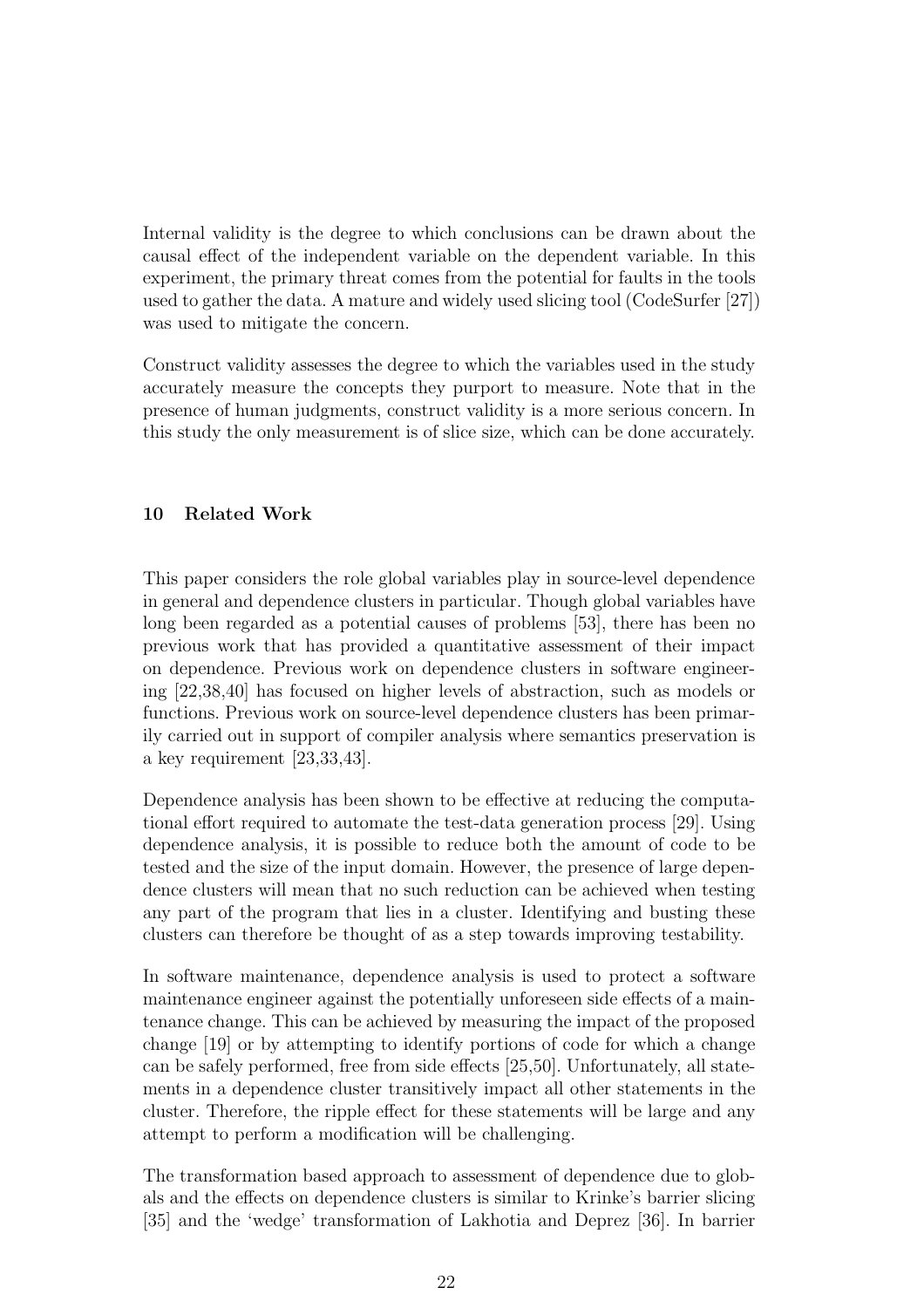slicing, barriers are used to prevent consideration of any dependence past the barrier. In tucking, a wedge is inserted into the code to 'cap off' dependence before the wedge so that the code may be split out and folded into smaller, ideally more cohesive, sub units.

The work reported in this paper is part of a research agenda, currently being pursued by two of the present authors (Harman and Binkley) and their colleagues and collaborators. For this agenda, dependence analysis is advocated as a way to provide tools and techniques for empirical assessment of dependence structures. The present paper is an invited submission to a special issue of JSS and it was largely through this work that the invitation to submit the present paper arose. The authors have been encouraged by the editor to include a brief overview of this previous work in this section. To achieve this, the following paragraphs set out the results so far established in this on-going 'empirical dependence analysis' research agenda.

Binkley and Harman [14] presented the first study which aimed to answer the question: 'How big is a typical program slice?'. Though slicing had been first proposed some 24 years previously by Mark Weiser [51], there had not been any subsequent attempt to systematically slice a large code base using every possible slicing criterion, thereby providing baseline data on slice size. This paper aimed to do just that. The paper constructed slices for 43 programs containing just over one million lines of code. To date, this remains the largest empirical study of slicing in the literature. It also considered the impact that calling context and structure field expansion has on slice size. In order to construct the large number of slices required, several novel slice efficiency techniques were introduced [15,18]. The paper was later extended [12] to provide a larger study that also considered the effects of dead code, pointer analysis, and slice granularity on the size of slices produced.

Subsequently, Binkley and Harman noticed that, though forward and backward slicing are dual notions of dependence, there is an interesting difference in the distribution of size of slices. That is, because of the duality of forward and backward dependence, the average size of a set of forward slices of procedure or program  $p$  will be identical to the average size of the backward slices of p. However the distributions of these slices are very different; the forward slices tend to be smaller. This was demonstrated empirically, where it was shown that the difference in slice–size distribution is entirely due to the effects of control dependence in structured languages [8]. This realization lends to forward slicing a hitherto unrealized importance, making it all the more surprising that forward slicing has been largely overlooked in the literature, by comparison with its much more widely–studied counterpart: backward slicing.

Though forward slices have been demonstrated to be smaller than backward slices, the sad fact remains that all static slices, forward or backward, tend to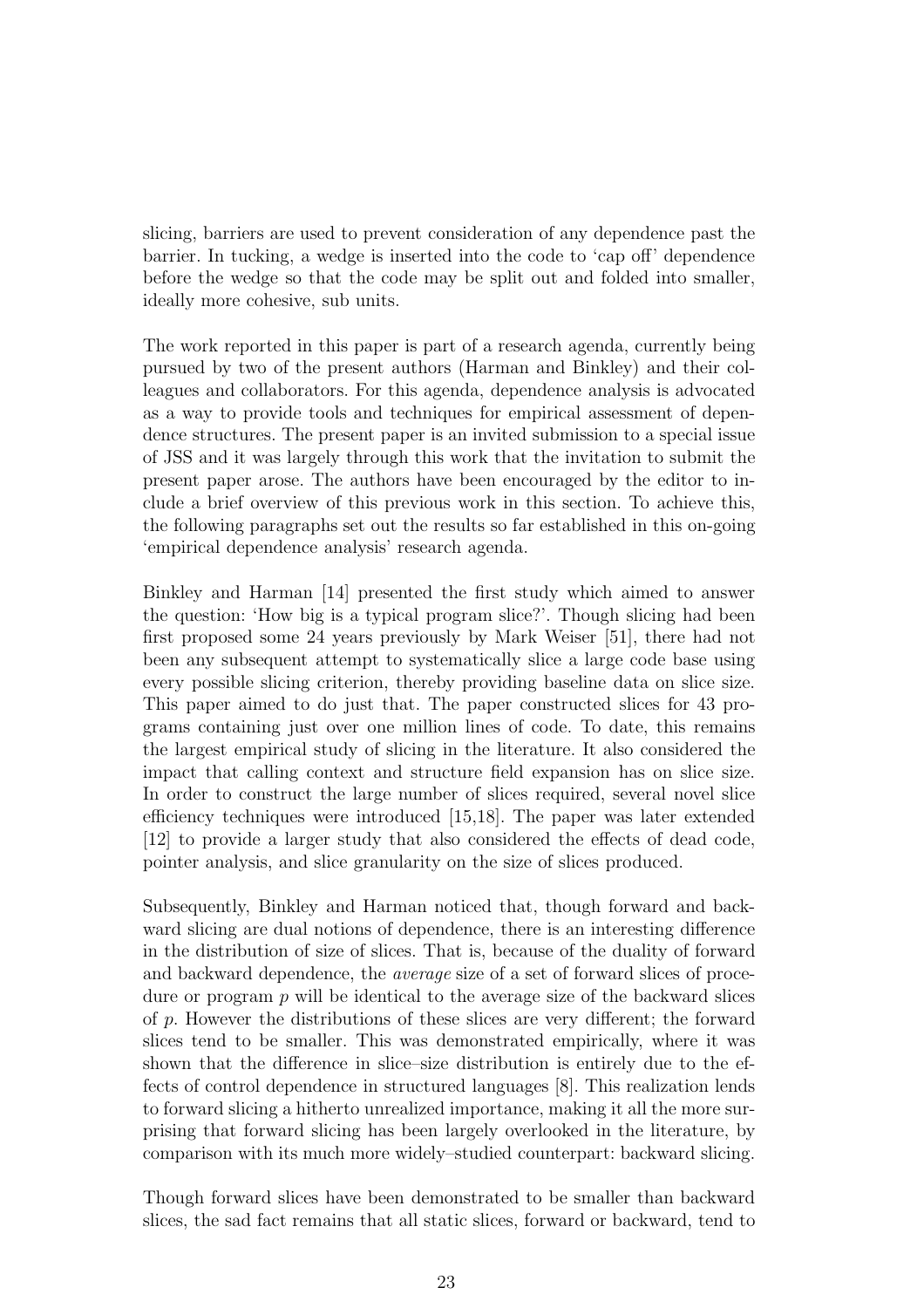be rather large. That is, a programmer faced with a million line program, is unlikely to be consoled by a 300,000 line slice; though the slice may be smaller than the original program, the threshold at which comprehension support becomes realistic remains some way off. In order to address this slice size problem, a new form of dependence analysis called Key Statement Analysis was introduced [28] and recently empirically studied [6]. In Key Statement Analysis, dependence computation is used to target those few statements upon which the program's dependence revolves. The empirical findings demonstrate that key statement analysis can be used to identify the few statements in a program that capture most of the impact of the whole program's dependence.

A separate study presented the effects of formal parameters and global variables on levels of predicate dependence [13,16]. Predicate dependence was considered a subject worthy of study because the predicates of a program capture its essential logical intention, the comprehension of which underpins so many software engineering activities. The primary finding of this work was the observation that, as the number of formal parameters available to a predicate increases, the proportion upon which it depends tends to decrease. This was noticed in many of the programs studied and it was a trend that was borne out by statistical analysis. No such trend was observed for backward slicing. This result may indicate that as functions increase the number of formal parameters available, they tend to become less cohesive.

Subsequent work [32,48], exploited this observation regarding cohesion to develop Search Based Software Engineering techniques for automating the process of slicing procedures, guided by fitness functions that capture dependence interactions.

Previous work has also considered other potential harmful effects of dependence structures that can be uncovered using static analysis. Chief among these 'dependence anti patterns' [7] are dependence clusters [9]. This work provided a definition of several forms of anti pattern and dependence–based techniques for locating them. The empirical results indicated how these techniques found examples of anti patterns in open source and production industrial code. Other work illustrated the way in which the normally static nature of these forms of dependence analysis could be brought to life in animations, that provide a 'fourth dimension' to dependence visualization [10].

Previous work has also presented empirical results on the relationship between high level program concepts (such as credit, undercarriage and holiday entitlement) and low level dependence at the statement level [5,26]. This work revealed that code which is conceptually similar also has a tighter, more cohesive dependence structure.

In 2004 Binkley and Harman provided a detailed survey of empirical results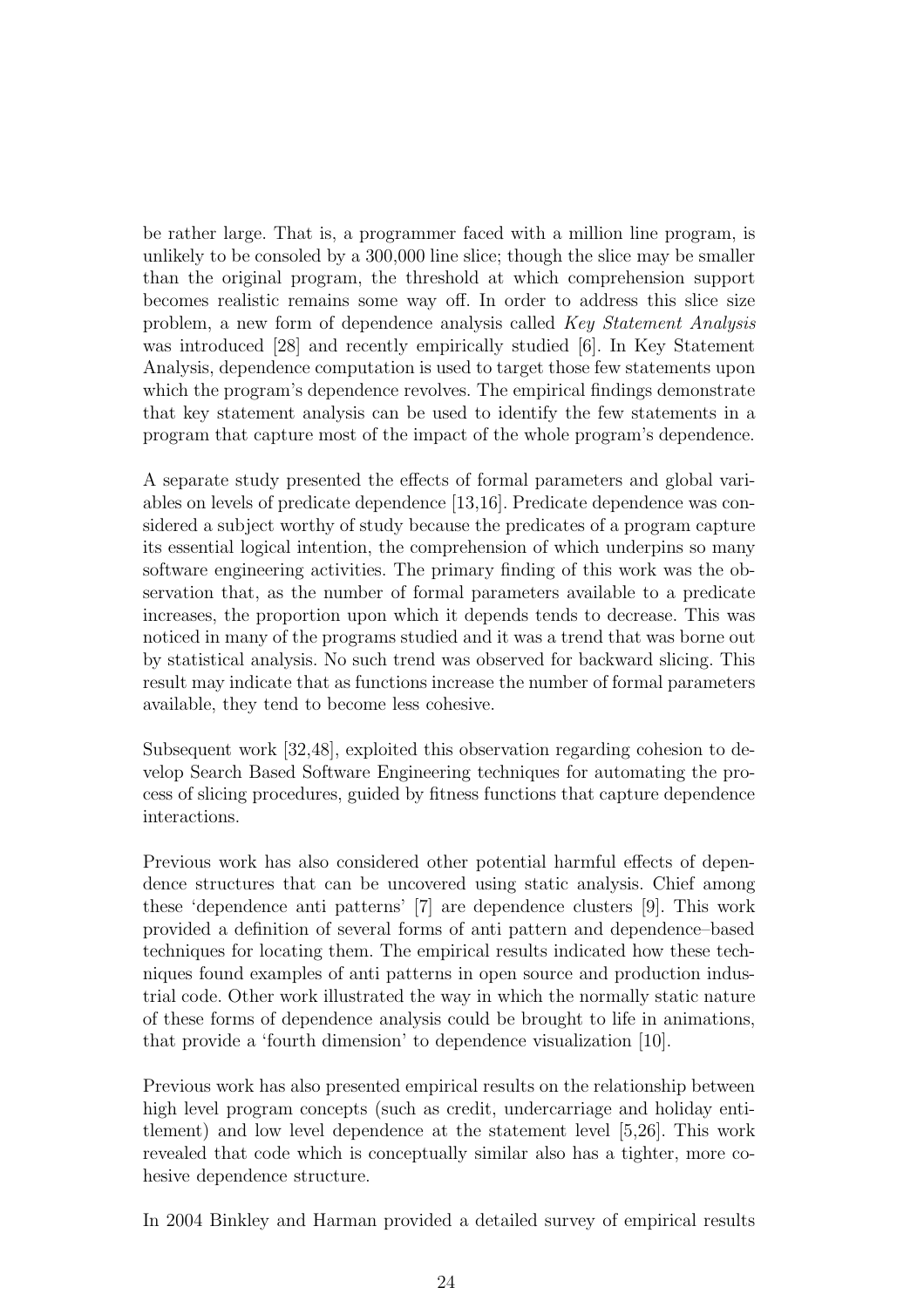on program slicing [17], to which the reader is referred for a more detailed account of related work and results concerning program slicing and program dependence.

#### 11 Summary and Future Work

This paper is concerned with the effect of global variables on program dependence. It introduces a technique for measuring the effect of a global variable on the quantity of dependence present in a program and uses this to study the effects of 849 global variables from 21 programs. The results show that, while most global variables have essentially no impact on program dependence, there are a few that have a large and significant effect. Moreover, though there may be few such global variables, many programs (more than half those studied) have at least one such significant variable.

The paper also studies the way in which dependencies due to some global variables hold together large dependence clusters. The results show that globals can be the sole cause of such clusters. The paper presents a categorization of these effects and examines the source code patterns behind the clusters.

The empirical results presented in the paper are findings from a study of C and C++ programs. Future work will consider other programs and programming paradigms to assess the degree to which these results generalize. It will also investigate the opportunities for dependence cluster-breaking refactoring suggested by the finding that global variables may be the sole cause of some dependence clusters.

Future work will consider the relationships between the dependence clusters of a program, techniques for helping the programmer to break them into smaller, more manageable clusters, empirical assessment of their effects on program comprehension and other potential causes of dependence clusters.

# References

- [1] P. Armitage, G. Berry, Statistical methods in medical research, Macmillan, London, 1994.
- [2] F. Balmas, Using dependence graphs as a support to document programs, in: 2<sup>nd</sup> IEEE International Workshop on Source Code Analysis and Manipulation, IEEE Computer Society Press, Los Alamitos, California, USA, 2002, pp. 145– 154.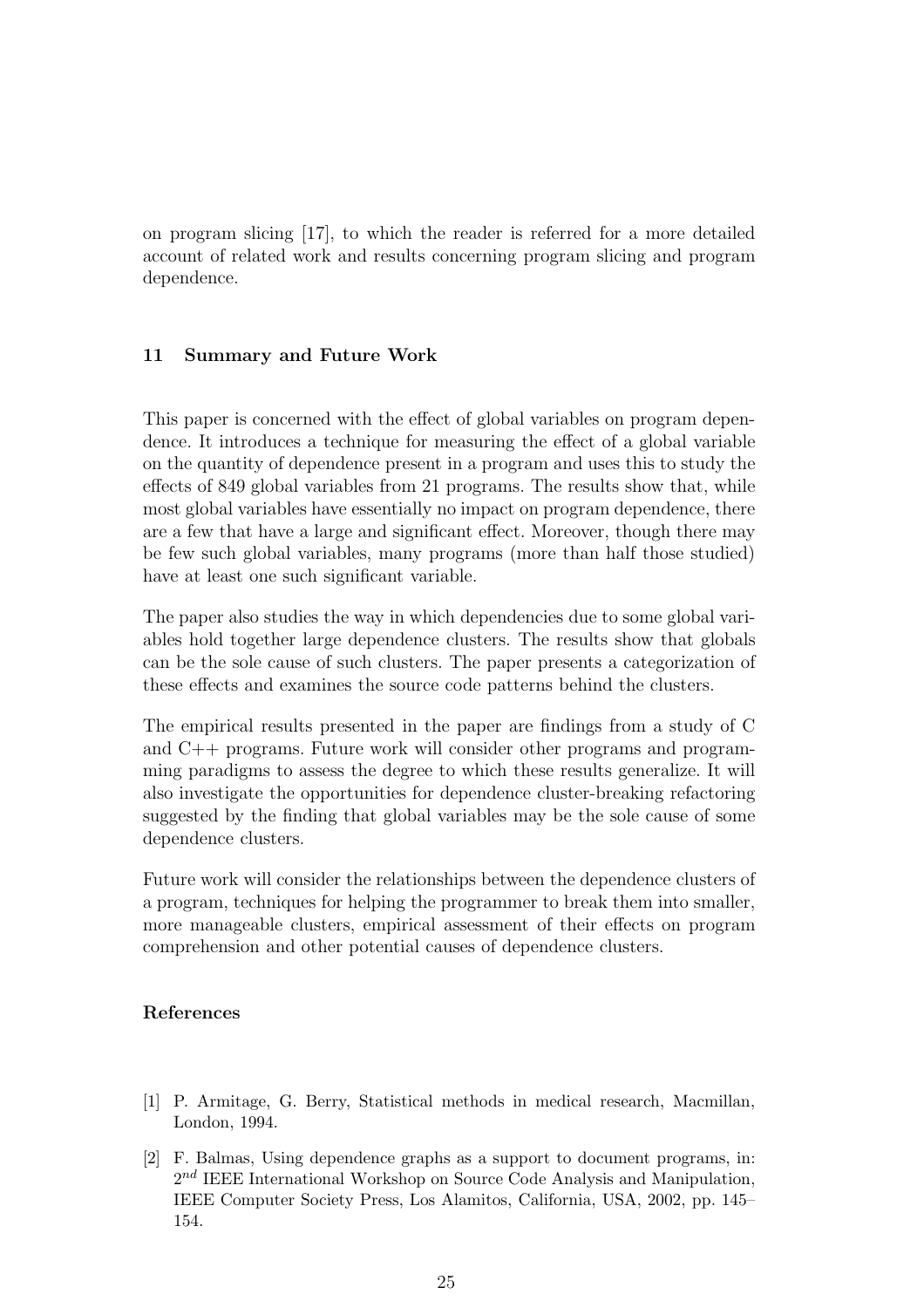- [3] J. Barnes, High Integrity Software: The SPARK Approach to Safety and Security, Addison Wesley, New York, NY, 2003.
- [4] J. Beck, D. Eichmann, Program and interface slicing for reverse engineering, in: IEEE/ACM  $15^{th}$  Conference on Software Engineering (ICSE'93), IEEE Computer Society Press, Los Alamitos, California, USA, 1993, pp. 509–518.
- [5] D. Binkley, N. Gold, M. Harman, Z. Li, K. Mahdavi, An empirical study of the relationship between the concepts expressed in source code and dependence, Journal of Systems and SoftwareTo appear.
- [6] D. Binkley, N. Gold, M. Harman, Z. Li, K. Mahdavi, Evaluating key statements analysis, in: 8th International Working Conference on Source Code Analysis and Manipulation (SCAM'08), IEEE Computer Society, Beijing, China, 2008, pp. 121–130.
- [7] D. Binkley, N. Gold, M. Harman, Z. Li, K. Mahdavi, J. Wegener, Dependence anti patterns, in:  $4^{th}$  International ERCIM Workshop on Software Evolution and Evolvability (Evol'08), L'Aquila, Italy, 2008, pp. 25–34.
- [8] D. Binkley, M. Harman, Forward slices are smaller than backward slices, in:  $5<sup>th</sup> IEEE International Workshop on Source Code Analysis and Manipulation,$ IEEE Computer Society Press, Los Alamitos, California, USA, 2005, pp. 15–24.
- [9] D. Binkley, M. Harman, Locating dependence clusters and dependence pollution, in:  $21^{st}$  IEEE International Conference on Software Maintenance, IEEE Computer Society Press, Los Alamitos, California, USA, 2005, pp. 177– 186.
- [10] D. Binkley, M. Harman, J. Krinke, Animated visualisation of static analysis: Characterising, explaining and exploiting the approximate nature of static analysis, in:  $6<sup>th</sup>$  International Workshop on Source Code Analysis and Manipulation (SCAM 06), Philadelphia, Pennsylvania, USA, 2006, pp. 43–52.
- [11] D. W. Binkley, Semantics guided regression test cost reduction, IEEE Transactions on Software Engineering 23 (8) (1997) 498–516.
- [12] D. W. Binkley, N. Gold, M. Harman, An empirical study of static program slice size, ACM Transactions on Software Engineering and Methodology 16 (2) (2007) 1–32.
- [13] D. W. Binkley, M. Harman, An empirical study of predicate dependence levels and trends, in:  $25<sup>th</sup>$  IEEE International Conference and Software Engineering (ICSE 2003), IEEE Computer Society Press, Los Alamitos, California, USA, 2003, pp. 330–339.
- [14] D. W. Binkley, M. Harman, A large-scale empirical study of forward and backward static slice size and context sensitivity, in: IEEE International Conference on Software Maintenance, IEEE Computer Society Press, Los Alamitos, California, USA, 2003, pp. 44–53.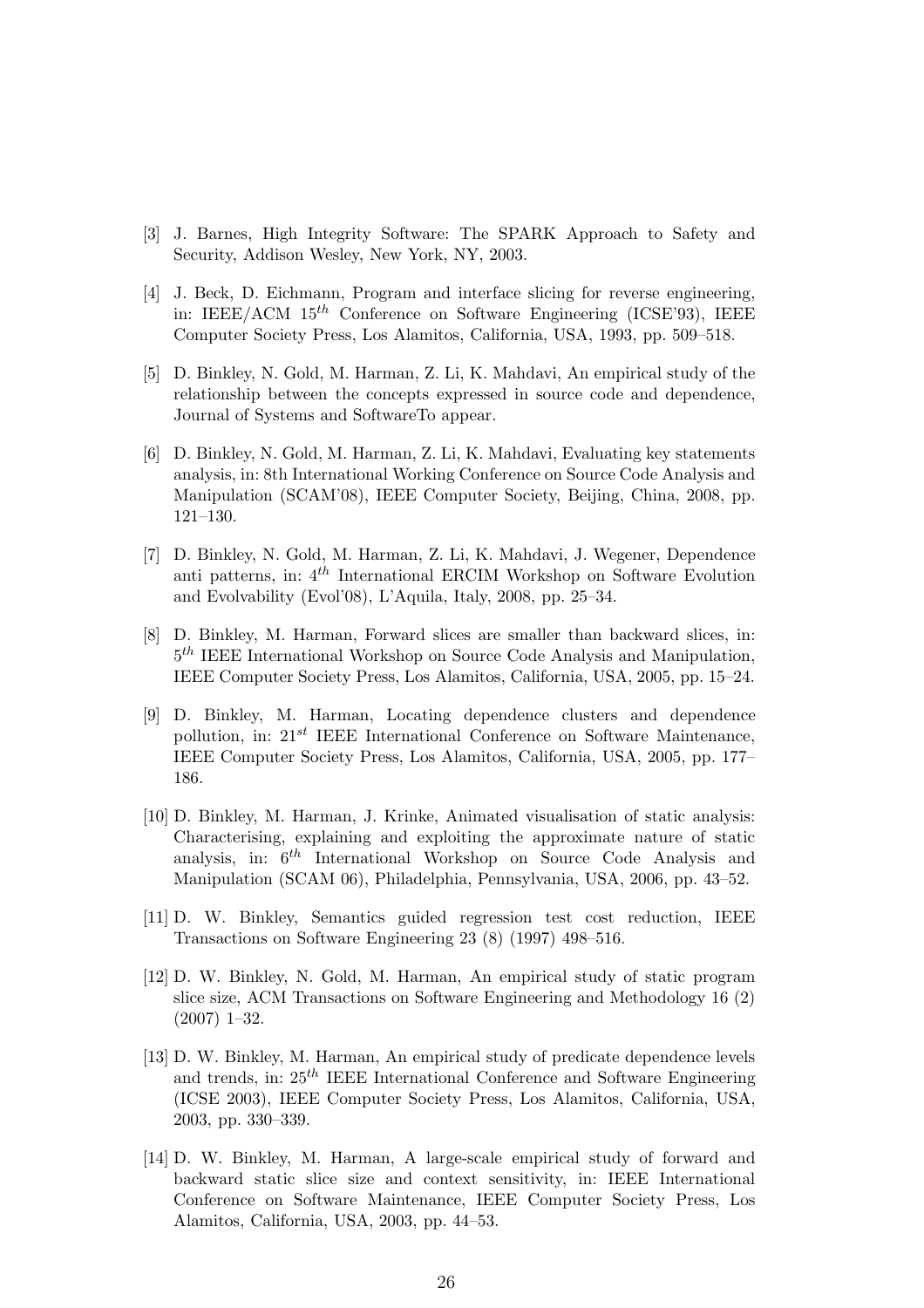- [15] D. W. Binkley, M. Harman, Results from a large–scale study of performance optimization techniques for source code analyses based on graph reachability algorithms, in: IEEE International Workshop on Source Code Analysis and Manipulation (SCAM 2003), IEEE Computer Society Press, Los Alamitos, California, USA, 2003, pp. 203–212.
- [16] D. W. Binkley, M. Harman, Analysis and visualization of predicate dependence on formal parameters and global variables, IEEE Transactions on Software Engineering 30 (11) (2004) 715–735.
- [17] D. W. Binkley, M. Harman, A survey of empirical results on program slicing, Advances in Computers 62 (2004) 105–178.
- [18] D. W. Binkley, M. Harman, J. Krinke, Empirical study of optimization techniques for massive slicing, ACM Transactions on Programming Languages and Systems 30 (2007) 3:1–3:33.
- [19] S. E. Black, Computing ripple effect for software maintenance, Journal of Software Maintenance and Evolution: Research and Practice 13 (2001) 263– 279.
- [20] A. Cimitile, A. De Lucia, M. Munro, A specification driven slicing process for identifying reusable functions, Software Maintenance: Research and Practice 8 (1996) 145–178.
- [21] Y. Deng, S. Kothari, Y. Namara, Program slice browser, in:  $9^{th}$  IEEE International Workshop on Program Comprenhesion, IEEE Computer Society Press, Los Alamitos, California, USA, 2001, pp. 50–59.
- [22] T. Eisenbarth, R. Koschke, D. Simon, Locating features in source code, IEEE Transactions on Software Engineering 29 (3), special issue on ICSM 2001.
- [23] C. N. Fischer, R. J. LeBlanc, Crafting a Compiler, Benjamin/Cummings Series in Computer Science, Benjamin/Cummings Publishing Company, Menlo Park, CA, 1988.
- [24] D. L. Fisher, Global variables versus local variables, Software Practice and Experience 13 (5) (1983) 467–469.
- [25] K. B. Gallagher, J. R. Lyle, Using program slicing in software maintenance, IEEE Transactions on Software Engineering 17 (8) (1991) 751–761.
- [26] N. Gold, M. Harman, Z. Li, K. Mahdavi, An empirical study of executable concept slice size, in:  $13^{th}$  Working Conference on Reverse Engineering (WCRE) 06), Benevento, Italy, 2006, pp. 103–114.
- [27] Grammatech Inc., The codesurfer slicing system (2002). URL www.grammatech.com
- [28] M. Harman, N. Gold, R. M. Hierons, D. W. Binkley, Code extraction algorithms which unify slicing and concept assignment, in: IEEE Working Conference on Reverse Engineering (WCRE 2002), IEEE Computer Society Press, Los Alamitos, California, USA, 2002, pp. 11 – 21.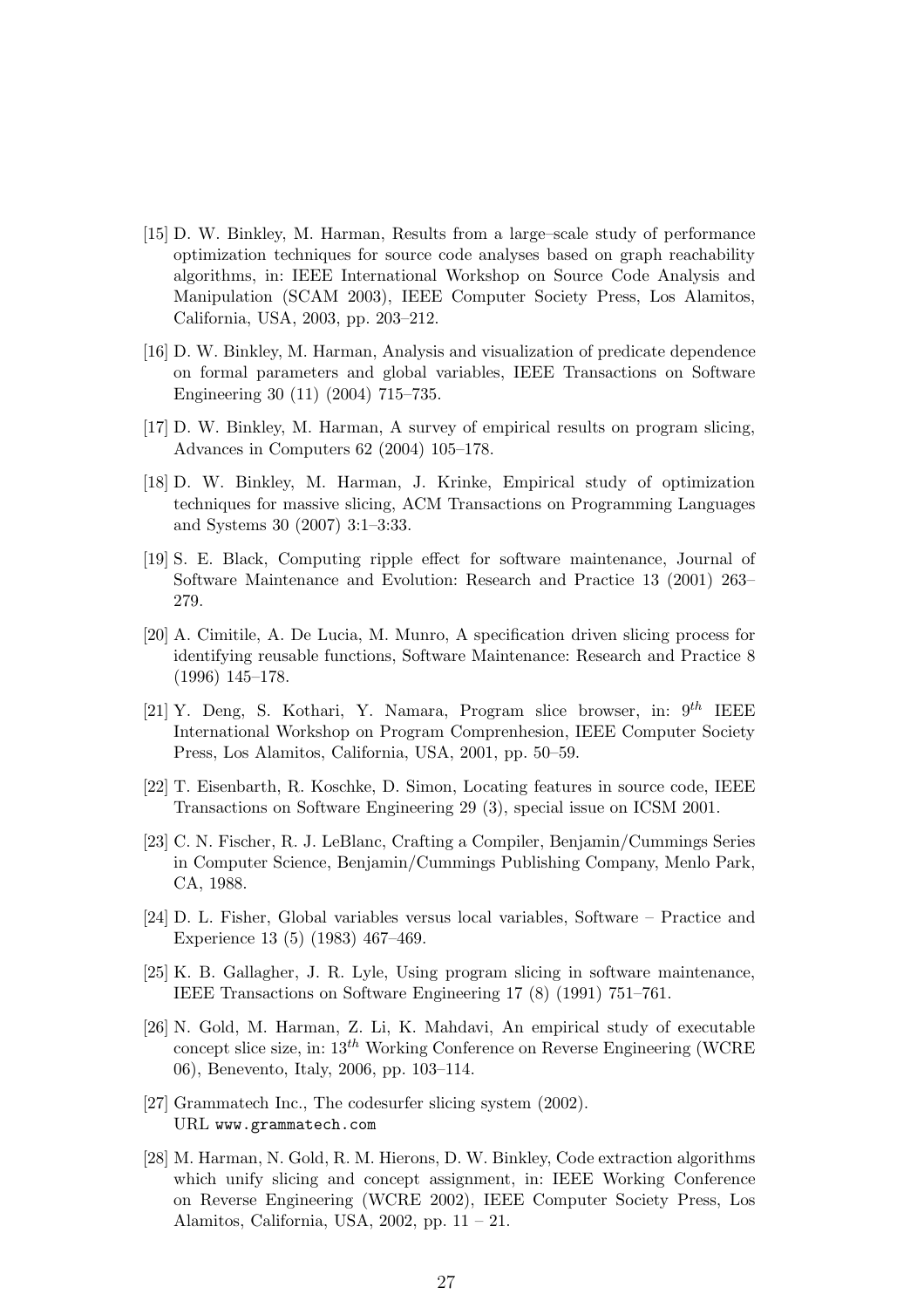- [29] M. Harman, Y. Hassoun, K. Lakhotia, P. McMinn, J. Wegener, The impact of input domain reduction on search-based test data generation, in: ACM Symposium on the Foundations of Software Engineering (FSE '07), Association for Computer Machinery, Dubrovnik, Croatia, 2007, pp. 155–164.
- [30] M. Harman, L. Hu, R. M. Hierons, J. Wegener, H. Sthamer, A. Baresel, M. Roper, Testability transformation, IEEE Transactions on Software Engineering 30 (1) (2004) 3–16.
- [31] S. Horwitz, T. Reps, D. W. Binkley, Interprocedural slicing using dependence graphs, ACM Transactions on Programming Languages and Systems 12 (1) (1990) 26–61.
- [32] T. Jiang, M. Harman, Y. Hassoun, Analysis of procedure splitability, in:  $15^{th}$ Working Conference on Reverse Engineering (WCRE'08), Antwerp, Belgium, 2008, pp. 247–256.
- [33] N. Jones, S. Muchnick (eds.), Program Flow Analysis: Theory and Applications, Prentice-Hall, Englewood Cliffs, NJ, 1981.
- [34] J. Krinke, Static slicing of threaded programs, in: ACM SIGPLAN-SIGSOFT Workshop on Program Analysis for Software Tools and Engineering (PASTE'98), 1998, pp. 35–42.
- [35] J. Krinke, Barrier slicing and chopping, in: IEEE International Workshop on Source Code Analysis and Manipulation (SCAM 2003), IEEE Computer Society Press, Los Alamitos, California, USA, 2003, pp. 81–87.
- [36] A. Lakhotia, J.-C. Deprez, Restructuring programs by tucking statements into functions, Information and Software Technology Special Issue on Program Slicing 40 (11 and 12) (1998) 677–689.
- [37] A. Lakhotia, P. Singh, Challenges in getting formal with viruses, Virus Bulletin.
- [38] K. Mahdavi, M. Harman, R. M. Hierons, A multiple hill climbing approach to software module clustering, in: IEEE International Conference on Software Maintenance, IEEE Computer Society Press, Los Alamitos, California, USA, 2003, pp. 315–324.
- [39] L. F. Marshall, J. Webber, Gotos considered harmful and other programmers taboos, in: A. Blackwell, E. Bilotta (eds.),  $12^{th}$  Psychology of Programmers Interest Group Annual Workshop (PPIG 12), 2000, pp. 171–180.
- [40] B. S. Mitchell, S. Mancoridis, On the automatic modularization of software systems using the bunch tool, IEEE Transactions on Software Engineering 32 (3) (2006) 193–208.
- [41] A. Podgurski, L. Clarke, A formal model of program dependences and its implications for software testing, debugging, and maintenance, IEEE Transactions on Software Engineering 16 (9) (1990) 965–79.
- [42] D. Reid, N. R. Sanders, Operations Management: An Integrated Approach, 3rd ed., Wiley, 2007.